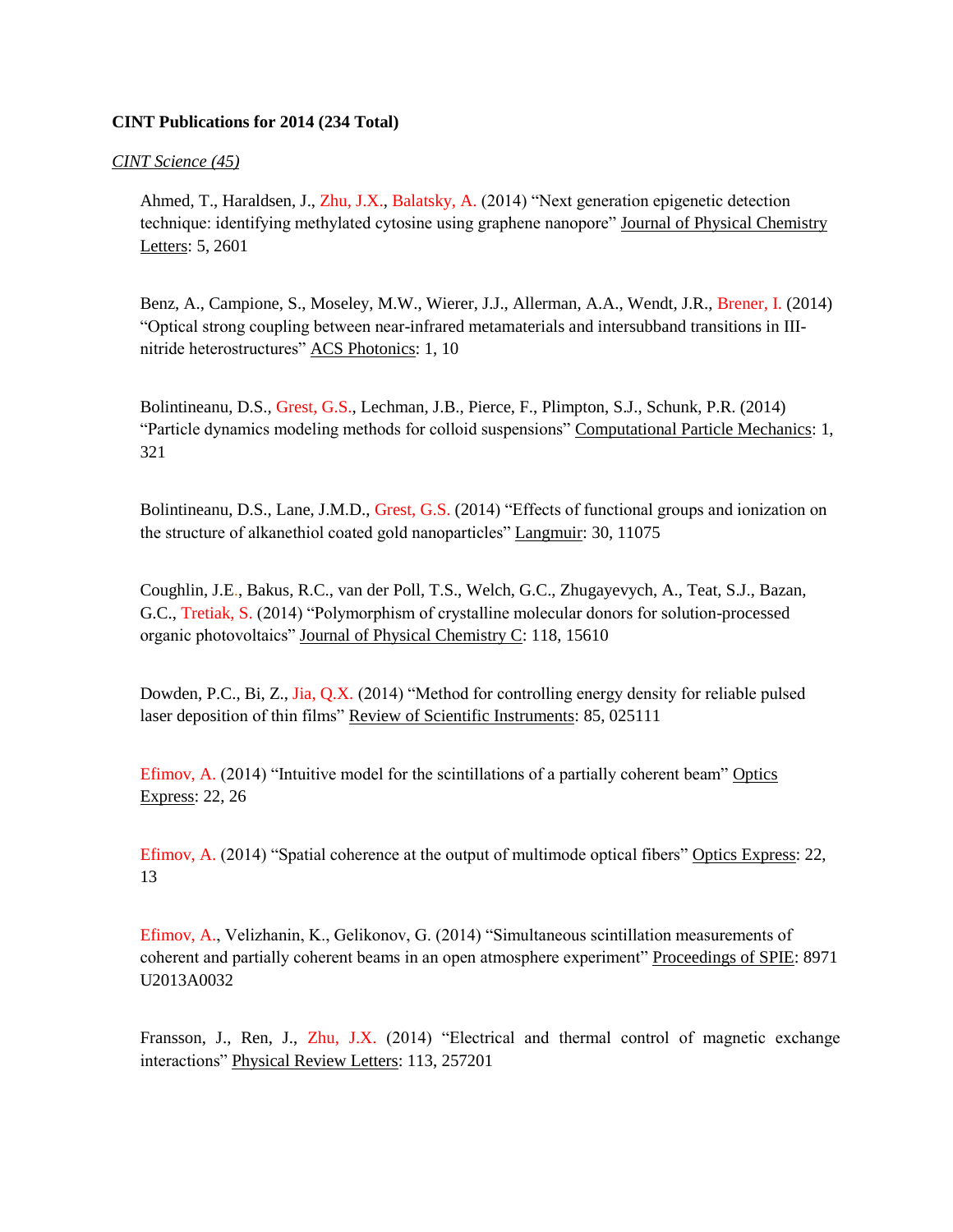Goodwin, P.M., Bartram, B.D., Gibson, L.L., Wu, M., Dattelbaum, D.M. (2014) "Non-invasive timing of gas gun projectiles with light detection and ranging" Journal of Physics: Conference Series: 500, 14

Henderson, I.M., Adams, P.G., Montano, G.A., Paxton, W.F. (2014) "Ionic effects on the behavior of thermoresponsive PEO-PNIPAAm block copolymers" Journal of Polymer Science Part B- Polymer Physics: 52, 7

Hendrickson, S.M., Foster, A.C., Camacho, R.M., Clader, B.D. (2014) "Integrated nonlinear photonics: emerging applications and ongoing challenges" Journal of the Optical Society of America B: 31, 3193

Hollingsworth, J.A. (2014) "Nanoscale engineering facilitated by controlled synthesis: From structure to function" Coordin. Chem. Review: 197, 263-264

Ji, Z., Wu, R., Adamska, L., Velizhanin, K., Doorn, S.K., Sykora, M. (2014) "In-situ synthesis of graphene molecules on TiO2. Application in sensitized solar cells" ACS Applied Materials and Interfaces: 6, 20473

Lane, J.M.D., Grest, G.S. (2014) "Aggregation of responsively-shaped coated nanoparticles at water/vapor interfaces" Nanoscale: 6, 5132

Lai, L.F., Love, J.A., Sharenko, A., Coughlin, J.E., Gupta, V., Tretiak, S., Nguyen, T.Q., Wong, W.Y., Bazan, G.C. (2014) "Topological considerations for the design of molecular donors with multiple absorbing units" Journal of the American Chemical Society: 136, 5591

Lee, J., Prasankumar, R.P. (2014) "Correlation between quantum charge fluctuations and magnetic ordering in multiferroic LuFe2O4" European Physics Journal B: 87, 267

Lei, Q.Y., Golalikhani, M., Yang, D., Withanage, W., Rafti, A., Qiu, J., Hambe, M., Bauer, E., Ronning, F., Jia, Q.X., Weiss, J., Hellstrom, E., Wang, X., Chen, X.H., Williams, F., Yang, Q., Temple, D., Xi, X.X. (2014) "Structural and transport properties of epitaxial Ba(Fe1-xCox)2As2 thin films on various substrates" Superconducting Science and Technology: 27, 115010

Leuth, C.A., Bolintineanu, D.S., Stevens, M.J., Frischknecht, A.L. (2014) "Hydrogen-bonded aggregates in precise acid copolymers" Journal of Chemical Physics: 140, 054902

McCleskey, T.M., Shi, P., Bauer, E., Highland, M.J., Eastman, J.A., Bi, Z.X., Fuoss, P.H., Baldo, P.M., Ren, W., Scott, B.L., Burrell, A.K., Jia, Q.X. (2014) "Nucleation and growth of epitaxial metal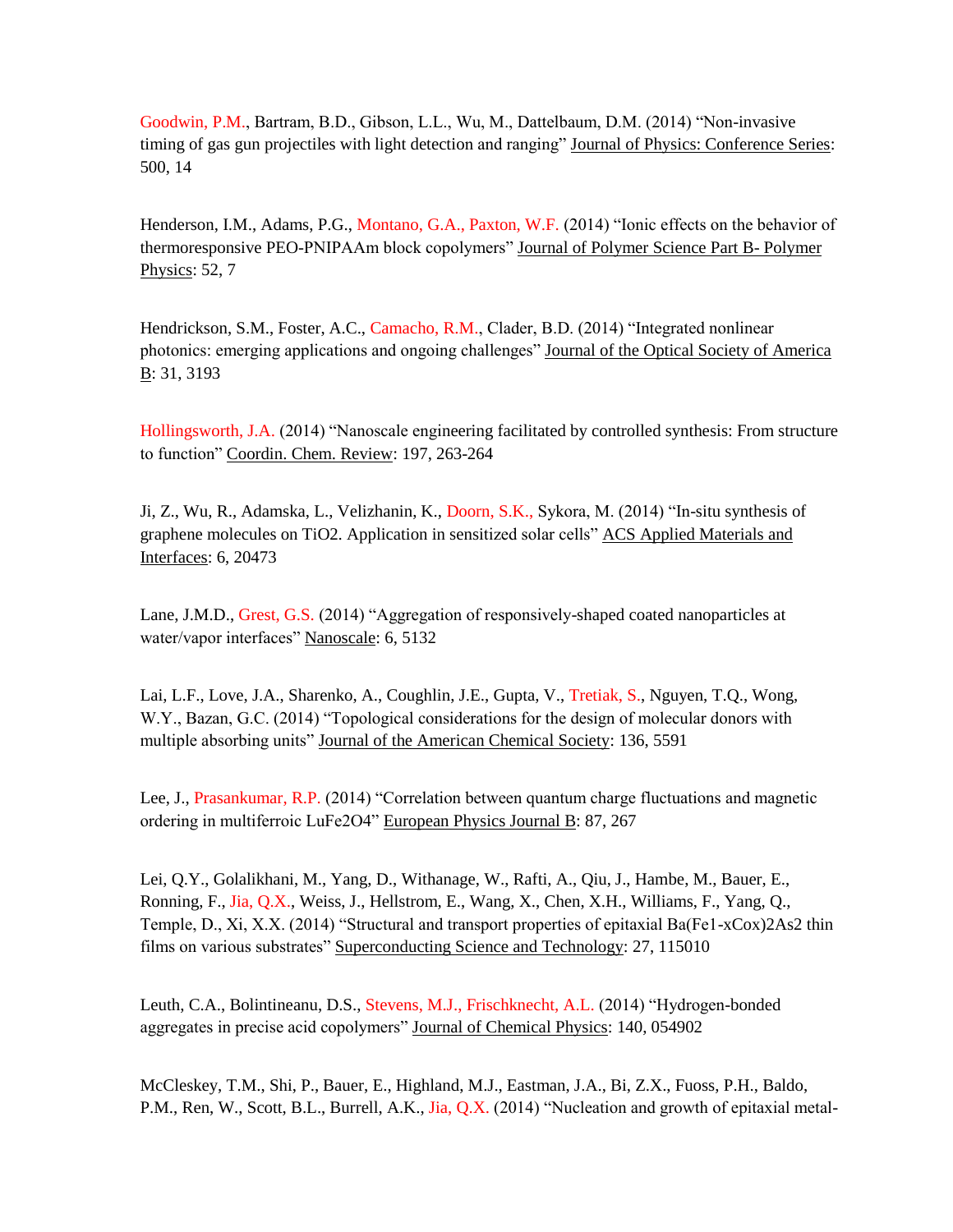oxide films based on polymer-assisted deposition" Chemical Society Review: 43, 2141

McGrane, S.D., Moore, D.S., Goodwin, P.M., Dattelbaum, D.M. (2014) "Quantitative tradeoffs between spatial, temporal, and thermoelectric resolution of nonresonant raman thermometry for dynamic experiments" Applied Spectroscopy: 68, 11

Pan, L., Li, J., Tai, Y.Y., Graf, M.J., Zhu, J.X., Ting, C.S. (2014) "Evolution of quasiparticle states without a Zn impurity in doped 122 iron pnictides" Physical Review B: 90, 134501

Paranthaman, M.P., Aytug, T., Stan, L., Jia, Q.X., Cantoni, C., Wee, S.H. (2014) "Chemical solution derived planarization layers for highly aligned IBAD-MgO templates" Superconducting Science and Technology: 27, 022002

Pietryga, J.M., Hollingsworth, J.A. (2014) "Mid-infrared emitting lead selenide nanocrystal quantum dots" Inorganic Syntheses: 36, 198

Ren, J., Zhu, J.X. (2014) "Assymetric Andreev reflection induced Hall-like effects in metal/anisotropic superconductor junctions" Physics Review B: 89, 064512

Salerno, K.M., Bolintineanu, D.S., Lane, J.M., Grest, G.S. (2014) "High Strength, Molecularly Thin Nanoparticle Membranes" Physical Review Letters: 113, 258301

Salerno, K.M., Ismail, A.E., Lane, J.M.D., Grest, G.S. (2014) "Coating thickness and coverage effects on the forces between silica nanoparticles in water" Journal of Chemical Physics: 140, 194904

Sheu, Y.M., Trugman, S.A., Yan, L., Qi, J., Jia, Q.X., Taylor, A.J., Prasankumar, R.P. (2014) "Polaronic transport induced by competing interfacial magnetic order in a La.7Ca.3MnO3/BiFeO3 heterostructure" Physical Review X: 4, 021001

Sheu, Y.M., Trugman, S.A., Yan, L., Jia, Q.X., Taylor, A.J., Prasankumar, R.P. (2014) "Using ultrafast optical pulses to couple ferroelectric and ferromagnetic order in an oxide heterostructure" Nature Communications: 5, 5832

Sista, P., Ghosh, K., Martinez, J.S., Rocha, R.C. (2014) "Polythiophenes in biological applications" Journal of Nanoscience and Nanotechnology: 14, 1

Staruch, M., Cil, K., Silva, H., Xiong, J., Jia, Q.X., Jain, M. (2014) "Effect of Mn doping on the properties of sol-gel derived Pb0.3Sr0.7TiO3 thin films" Ferroelectrics: 470, 227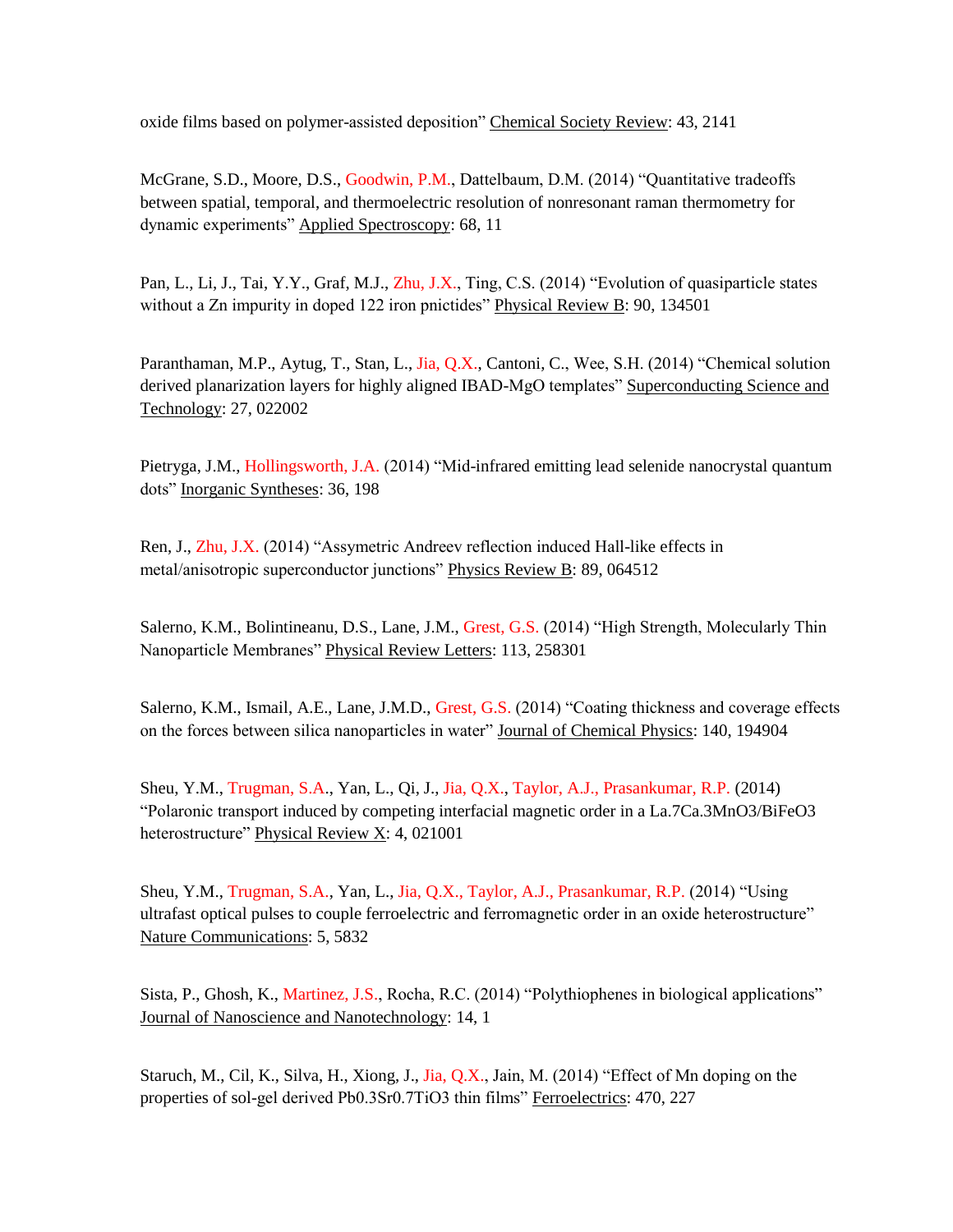Sutter, E., Jungjohann, K., Bliznakov, S., Courty, A., Maisonhaute, E., Tenney, S., Sutter, P. (2014) "In situ liquid-cell electron microscopy of silver-palladium galvanic replacement reactions on silver nanoparticles" Nature Communications: 5, 4946

Van der Poll, T.S., Zhugayevych, A., Chertkov, E., Bakus, R.C., Coughlin, J., Teat, S.J., Bazan, G.C., Tretiak, S. (2014) "Polymorphism of crystalline molecular donors for solution-processed organic photovoltaics" Journal of Physical Chemistry Letters: 5, 2700

Wang, F., Wei, Q.H., Htoon, H. (2014) "Generation of steep phase anisotropy with zerobackscattering by arrays of coupled dielectric nano-resonators" Applied Physics Letters: 105, 12112

Watkins, E.B., Kashinath, A., Wang, P., Baldwin, J.K., Majewski, J., Demkowicz, M.J. (2014) "Characterization of a Fe/Y2O3 metal/oxide interface using neutron and x-ray scattering" Applied Physics Letters: 105, 041601

White, A.J., Gorshkov, V.N., Wang, R., Tretiak, S., Mozyrsky, D. (2014) "Semiclassical monte-carlo: A first principles approach to nonadiabatic molecular dynamics" Journal of Physical Chemistry: 141, 184101

Xiong, J., Matias, V., Tao, B.W., Li, Y.R., Jia, Q.X. (2014) " Ferroelectric and ferromagnetic properties of epitaxial BiFeO3-BiMnO3 films on ion-beam-assisted deposited TiN buffered flexible Hastelloy" Journal of Applied Physics: 115, 17

Zhang, J., Zhang, Y., Mara, N.A., Nicola, L., Lou, J. (2014) "Nanoimprinting of single crystalline gold: experiments and dislocation simulations" Applied Surface Science: 290, 301

Zhang, P., Goodwin, P.M., Werner, J.H. (2014) "Fast 3D imaging via confocal line scanning of a Bessel beam using a single galvo mirror" Proceedings of SPIE: 8947

Zhang, P., Goodwin, P.M., Werner, J.H. (2014) "Interferometric three-dimensional single molecule localization microscopy using a single high numerical-aperture objective" Applied Optics: 53, 31

Zhang, P., Goodwin, P., Werner, J. (2014) "Fast, super resolution imaging via Bessel-beam stimulated emission depletion microscopy" Optics Express: 22, 10

Zhang, P., Phipps, M., Goodwin, P., Werner, J. (2014) "Confocal line scanning of a Bessel beam for fast 3D imaging" Optics Letters: 39, 12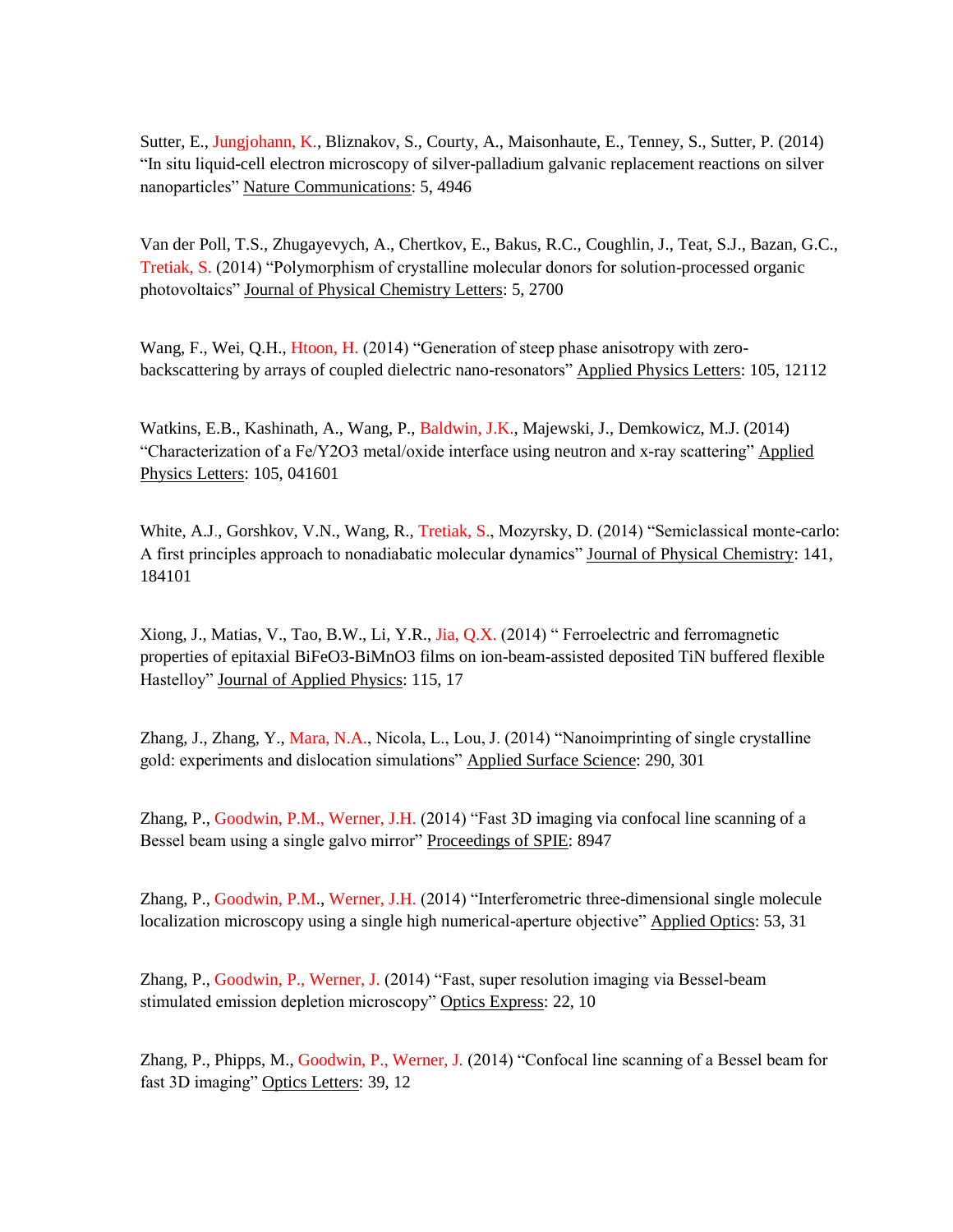Zhernenkov, M., Gill, S., Stanic, V., DiMasi, E., Kisslinger, K., Baldwin, J.K., Misra, A., Demkowicz, M.J., Ecker, L. (2014) "Design of radiation resistant metallic multilayers for advanced nuclear systems" Applied Physics Letters: 104, 241906

Zhu, J.X., Janoschek, M., Rosenberg, R., Ronning, F., Thompson, J.D., Torrez, M.A., Bauer, E.D., Batista, C.D. (2014) "LDA+DMFT approach to magnetocrystalline anisotropy of strong magnets" Physics Review  $X: 4, 021027$ 

## *CINT User Science - Internal (57)*

Acharya, K.P., Ji, Z., Holesinger, T.G., Crisp, J.A., Ivanov, S.A., Williams, D.J., Casson, J.L., Sykora, M., Hollingsworth, J.A. (2014) "Layer-by-layer fabrication of nanowire sensitized solar cells: geometry-independent integration" Advanced Functional Materials: 24, 43. RA2013A0030

Aguiar, J.A., Dholabhai, P.P., Bi, Z., Jia, Q.X., Fu, E., Wang, Y., Aoki, T., Zhu, J. (2014) "Probing defect-boundary interactions at oxide interfaces" Journal of Materials Research: 29, 1699-1710

Aguiar, J.A., Dholobhai, P.P., Bi, Z., Jia, Q.X., Fu, E.G., Wang, Y.Q., Aoki, T., Zhu, J., Misra, A., Uberuaga, B.P. (2014) "Linking interfacial step structure and chemistry with locally enhanced radiation-induced amorphization at oxide heterointerfaces" Advanced Material Interfaces: 1, 1300142

Aguiar, J.A., Zhuo, M., Bi, Z., Fu, E., Wang, Y., Dholabhai, P.P., Misra, A., Jia, Q., Uberuaga, B.P. (2014) "Orientation-specific amorphization and intercalated recrystallization at ion-irradiated SrTiO3/MgO interfaces" Journal of Materials Research: 10, 1557

Ardeljan, M., Knezevic, M., Nizolek, T., Beyerlein, I.J., Zheng, S.J., Carpenter, J.S., McCabe, R.J., Mara, N.A., Pollock, T.M. (2014) "A multi-scale model for texture development in Zr/Nb nanolayered composites processed by accumulative roll bonding" Materials Science and Engineering: 63, 012170. U2011B27

Balog, E.R.M., Ghosh, K., Park, Y.I., Hartung, V., Sista, P., Rocha, R.C., Wang, H.L., Martinez, J.S. (2014) "Optical properties of a pH-sensitive and thermoresponsive hydrogel made from a genetically engineered polymer and phenylene vinylene oligomer" Journal of Physical Chemistry Letters C2013A0022

Beyerlein, I.J., Mayeur, J.R., McCabe, R.J., Zheng, S.J., Carpenter, J.S., Mara, N.A. (2014) "Influence of slip and twinning on the crystallographic stability of bimetal interfaces in nanocomposites under deformation" Acta Materialia: 72, 137-147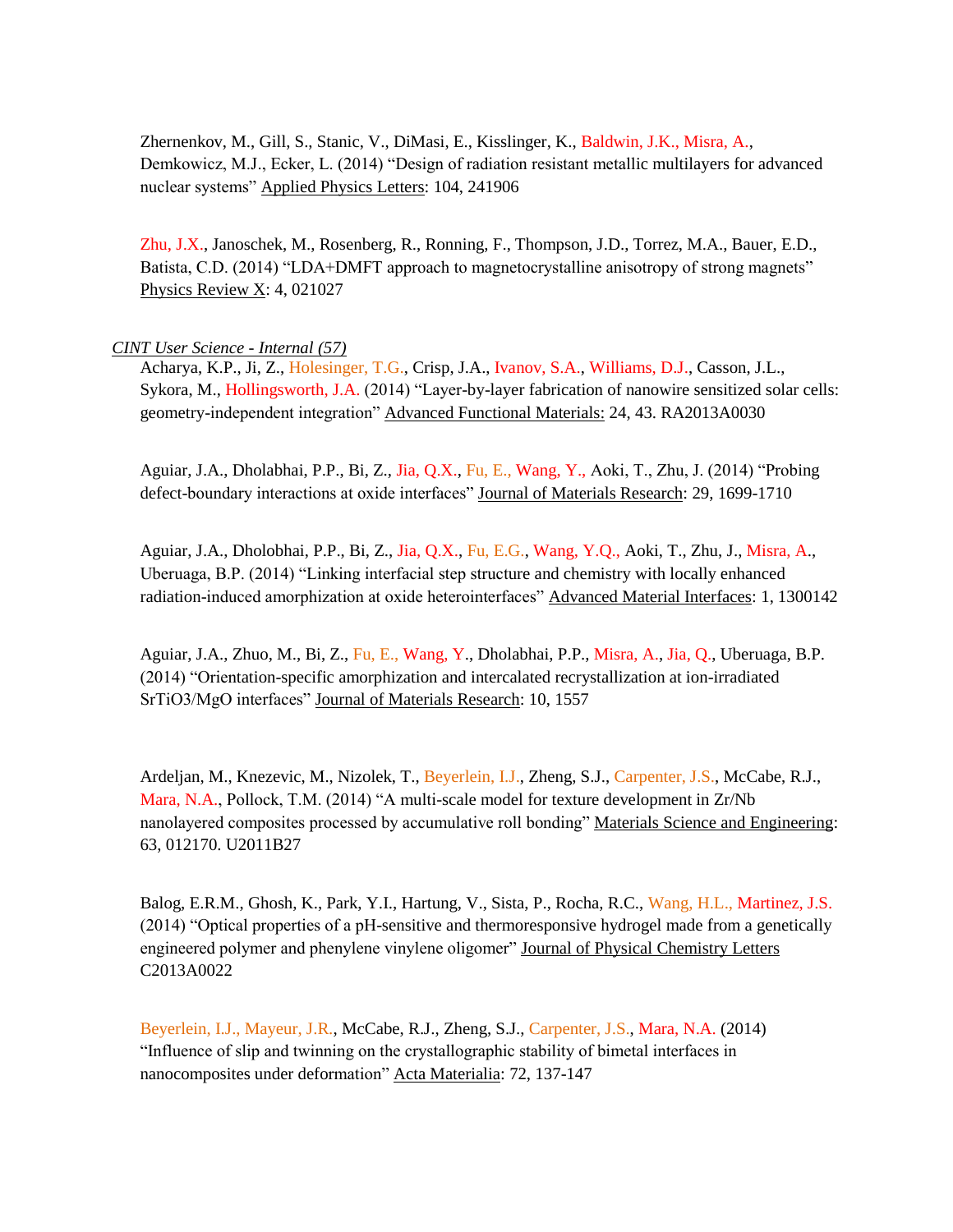Branch, B., Dubey, M., Anderson, A.S., Artyushkova, K., Baldwin, J. K., et al. (2014) "Investigating phosphonate monolayer stability on ALD oxide surfaces" Applied Surface Science 288, 98-108

Bussmann, E., Rudolph, M., Subramania, G., Misra, S., Carr, S.M., Langlois, E., Dominguez, J., Ten Eyck, G., Pluym, T., Lilly, M., Carroll, M.S. (2014) "Scanning capacitance microscopy registration of buried atomic-precision donor devices" Nanotechnology: 26, 085701 U2013B0148

Campione, S., Benz, A., Sinclair, M.B., Capolino, F., Brener, I. (2014) "Second harmonic generation from metamaterials strongly coupled to intersubband transitions in quantum wells" Applied Physics Letters: 104, 131104 RA2013A0026

Caro, M., Mook, W.M., Fu, E.G., Wang, Y.Q., Sheehan, C., Martinez, E., Caro, A. (2014) "Radiation induced effects on mechanical properties of nanoporous gold foams" Applied Physics Letters: 104, 23

Carpenter, J.S., McCabe, R.J., Zheng, S.J., Wynn, T.A., Mara, N.A., Beyerlein, I.J. (2014) "Processing parameter influence on texture and microstructural evolution in Cu-Nb multilayer composites fabricated via accumulative roll bonding" Metallurgical and Materials Transactions A: 45, 4 RA2012B0013

Carpenter, J.S., Nizolek, T., McCabe, R.J., Zheng, S.J., Scott, J., Vogel, S.C., Mara, N.A., Pollock, T., Beyerlein, I.J. (2014) "The suppression of instabilities via biphase interfaces during bulk fabrication of nanograined Zr" Materials Research Letters: 10.1080 U2013B0110

Chowdhury, D.R., Su, X., Zeng, Y., Chen, X., Taylor, A.J., Azad, A. (2014) "Excitation of dark plasmonic modes in symmetry broken terahertz metamaterials" Optics Express: 22, 19401 U2011A1082

Chowdhury, D.R., O'Hara, J. F., Taylor, A. J., Azad, A.K. (2014) "Orthogonally twisted planar concentric split ring resonators towards strong near field coupled terahertz metamaterials" Applied Physics Letters: 104, 101105 U2011A1082

Cobb, J., Vachhani, S., Dickerson, R.M., Dickerson, P.O., Han, W.Z., Mara, N.A., Schneider, J. (2014) "Layer stability and material properties of friction stir welded Cu-Nb nanolamellar composite plates" Materials Research Letters: 1, 1-6 RA2014A0000

Coltrin, M.E., Armstrong, A.M., Brener, I., Chow, W.W., Crawford, M.H., Fischer, A.J., Kelley, D.F., Koleske, D.D., Lauhon, L.J., Martin, J.E., Nyman, M., Schubert, E.F., Shea-Rohwer, L.E., Subramania, G., Tsao, J.Y., Wang, G.T., Wierer, J.J., Wright, J.B. (2014) "Energy frontier research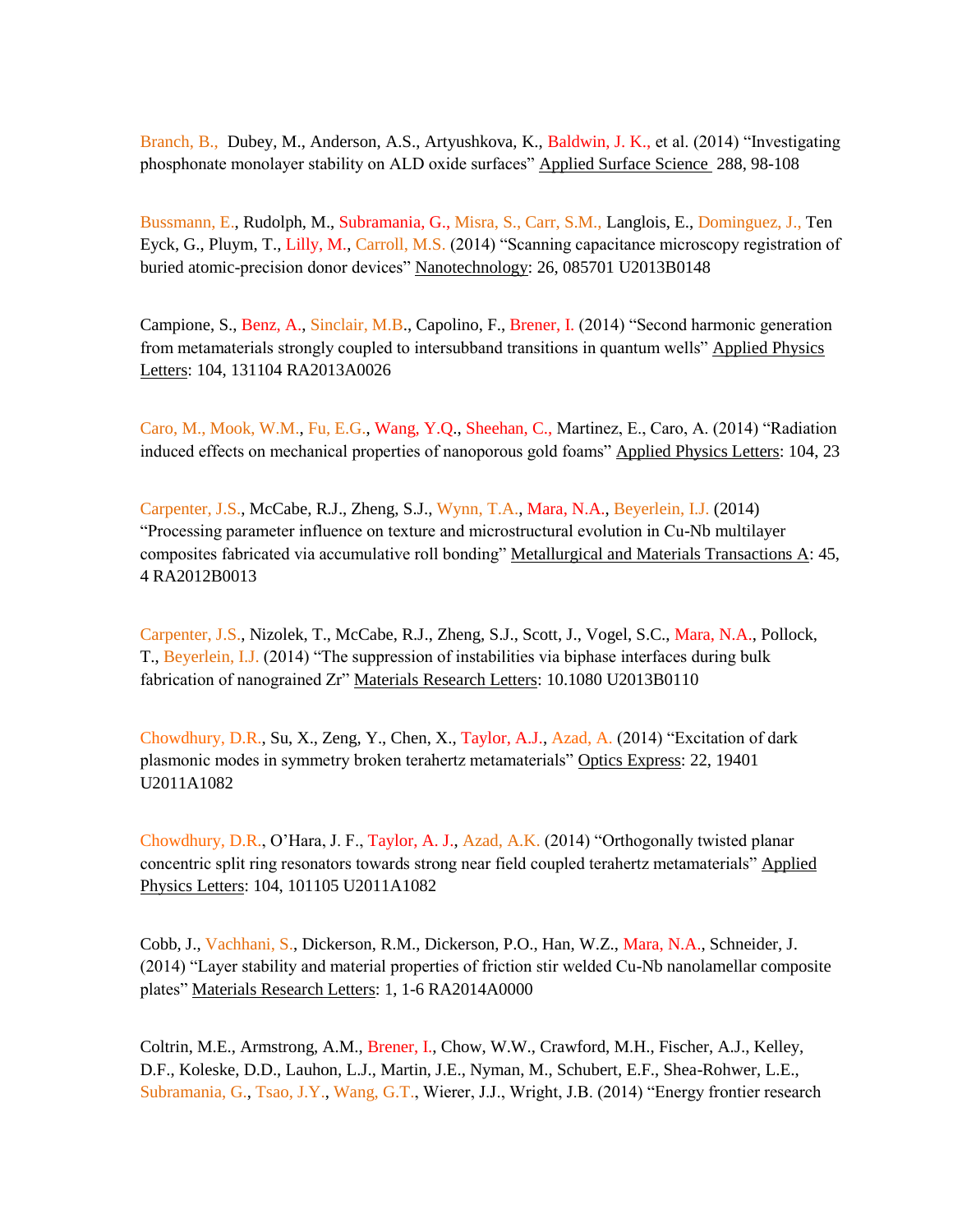center for solid-state lighting science: exploring new materials architectures and light emission phenomena" Journal of Physical Chemistry C: 118, 13330

Crooker, S.A., Liu, F., Kelley, M.R., Martinez, N.J.D., Nie, W., Mohite, A., Nayyar, I.H., Tretiak, S., Smith, D.L., Ruden, P.P. (2014) "Spectrally-resolved hyper ne interactions between polaron and nuclear spins in organic light emitted diodes: Magneto-electroluminescence studies" Applied Physics Letters: 105, 153304

Dyer, G.C., Aizin, G.R., Allen, S.J., Grine, A.D., Bethke, D., Reno, J.L., Shaner, E.A. (2014) "Coherent phenomena in terahertz 2d plasmonic structures: strong coupling, plasmonic crystals, and induced transparency by coupling of localized modes" Terahertz physics, devices, and systems VIII: Advanced Applications in Industry and Defense: 9102 U2013B0053

Dyer, G.C., Aizin, G.R., Allen, S.J., Grine, A.D., Bethke, D., Reno, J.L., Shaner, E.A. (2014) "Interferometric measurement of far infrared plasmons via resonant homodyne mixing" Optics Express: 22, 13 RA2009B068

Eftink, B.P., Mara, N.A., Kingstedt, O.T., Safarik, D.J., Lambros, J., Robertson, I.M. (2014) "Anomalous deformation twinning in coarse-grained Cu in Ag60Cu40 composites under high strainrate compressive loading" Materials Science & Engineering A: 618, 254

Ekiz, H.E., Lach, T., Averback, R.S., Mara, N.A., Beyerlein, I.J., Pouryazdan, M., Hahn, H., Bellon, P. (2014) "Microstructural evolution of nanolayered Cu-Nb composites subjected to high pressure torsion" Acta Materialia: 72, 178

Gao, Y., Roslyak, O., Dervishi, E., Karan, N.S., Ghosh, Y., Sheehan, C.J., Wang, F., Gupta, G., Mohite, A., Dattelbaum, A.M., Doorn, S.K., Hollingsworth, J.A., Piryatinski, A., Htoon, H. (2014) " Hybrid graphene-giant nanocrystal quantum dot assemblies with highly efficient biexciton emission" Advanced Optical Materials: 10.1002 U2013B0037

Ghosh, K., Balog, E.R.M., Sista, P., Williams, D.J., Kelly, D., Martinez, J.S., Rocha, R.C. (2014) "Temperature-dependent morphology of hybrid nanoflowers from elastin-like polypeptides" APL Materials: 2, 021101

Gilbertson, S.M., Durakiewicz, T., Dakovski, G.L., Li, Y., Zhu, J.X., Conradson, S.D., Trugman, S.A., Rodriguez, G. (2014) "Ultrafast photoemission spectroscopy of the uranium dioxide UO2 Mott insulator: Evidence for a robust energy gap structure" Physical Review Letters: 112, 87402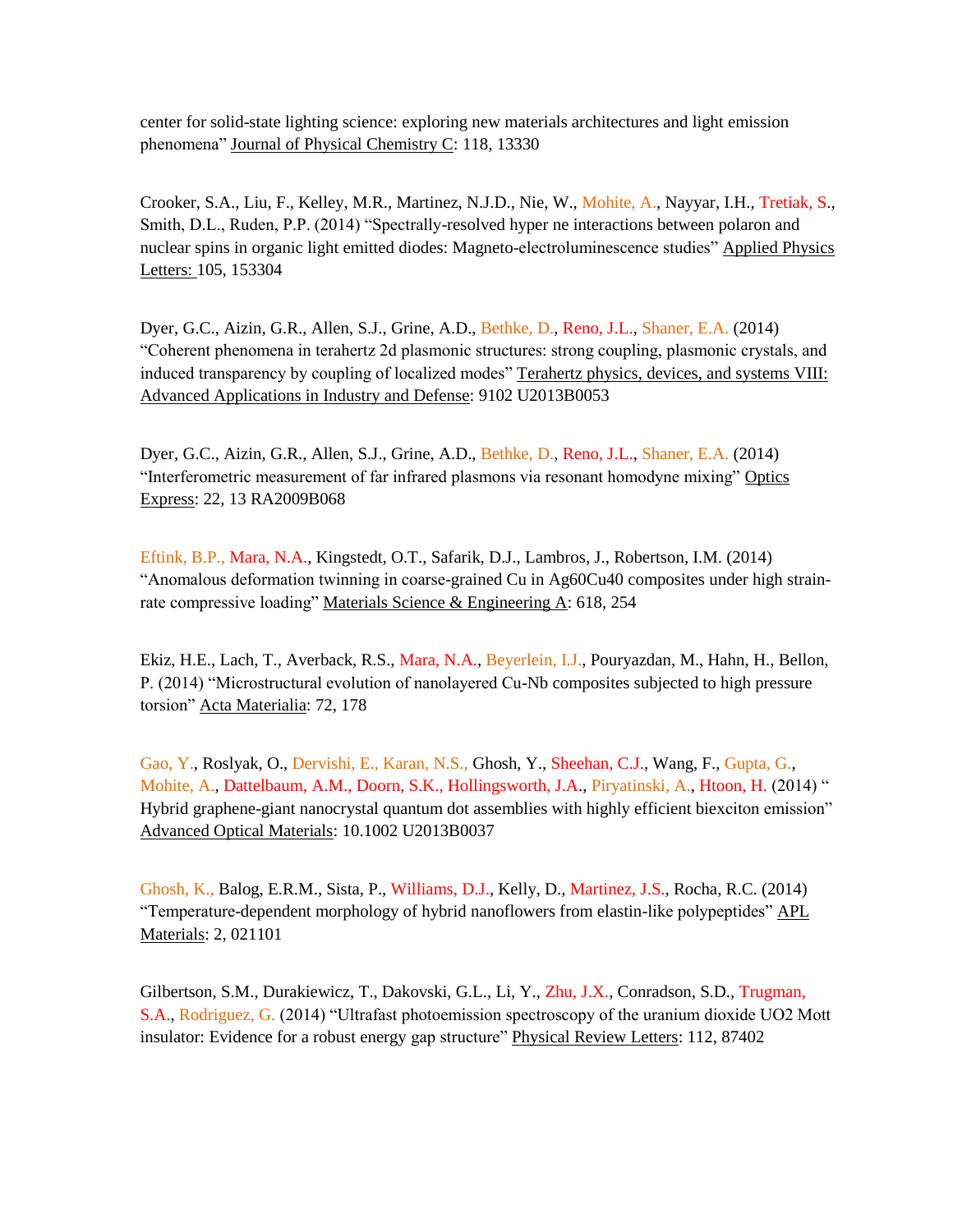Guclu, C., Luk, T.S., Wang, G.T., Capolino, F. (2014) "Radiative emission enhancement using nanoantennas made of hyperbolic metamaterial resonators" Applied Physics Letters: 105

Han, J.J., Kunde, Y.A., Hong-Geller, E., Werner, J.H. (2014) "Actin restructuring during salmonella typhimurium infection investigated by confocal and super resolution micrscopy" Journal of Biomedical Optics: 19, 1

Hensley, J., Cederberg, J.G., Bethke, D.T., Grine, A.D., Shaner, E.A. (2014) "Heterogenous metasurface for high temperature selective emission" Applied Physics Letters: 105, 8

Kappera, R., Voiry, D., Yalcin, S.E., Jen, W., Acerce, M., Torrel, S., Branch, B., Lei, S., Chen, W., Najmaei, S., Lou, J., Ajayan, P.M., Gupta, G., Mohite, A.D., Chhowalla, M. (2014) "Metallic 1T phase source/drain electrodes for field effect transistors from chemical vapor deposited MoS2" APL Materials: 2, 092516 U2012B0055

Kaul, A.M., Ivanovsky, A.V., Atchison, W.L., Petrukhin, A.A., Duday, P.V., Griego, J.R., Salazar, M., Nadezhin, S.S., Tyupanova, O.A., Oro, D.M., Holtkamp, D.B., Rodriguez, G., Tabaka, L.J., Kraev, A.I., Skobelev, A.N., Westley, D.T., Anderson, B.G., Ivanov, V.A., Glybin, A.M., Kuzyaev, A.I., Stone, J.B., Payton, J.R., Goodwin, P.M., McCulloch, Q., Montoya, R.R., Dudin, V.I., Zimenkov, A.A., Randolph, R.B., Fierro, F., Reinovksy, R.E., Rousculp, C.L., Balandina, A.N., Podurets, A.M. (2014) "Damage growth and recollection in aluminum under axisymmetric convergence using a helical flux compression generator" Journal of Applied Physics: 115, 023516 RA2011A1268

Knezevic, M., Nizolek, T., Ardeljan, M., Beyerlein, I.J., Mara, N.A., Pollock, T.M. (2014) "Texture evolution in two-phase Zr/Nb lamellar composites during accumulative roll bonding" International Journal of plasticity: 57, 16-28

Lei, S., Ge, L., Najmaei, S., George, A., Kappera, R., Lou, J., Chhowalla, M., Yamaguchi, H., Gupta, G., Vajtai, R., Mohite, A.D., Ajayan, P.M. (2014) "Evolution of the electronic band structure and efficient photo-detection in atomic layers of InSe" ACS Nano: 8, 2 U2012B0028

Li, N., Hattar, K., Misra, A. (2013) "In situ Probing of the Evolution of Irradiation-Induced Defects in Copper", Journal of Nuclear Materials: 439, 185. C2013A0036.

Li, N., Wang, J., Wang, Y.Q., Serruys, Y., Nastasi, M., Misra, A. (2013) "Σ3 Grain Boundary Migration Induced by Ion Irradiation", Journal of Applied Physics: 113, 023508. C2013A0036.

Liontas, R., Gu, X.W., Fu, E., Wang, Y., Li, N., Mara, N.A., Greer, J.R. (2014) "Effects of Helium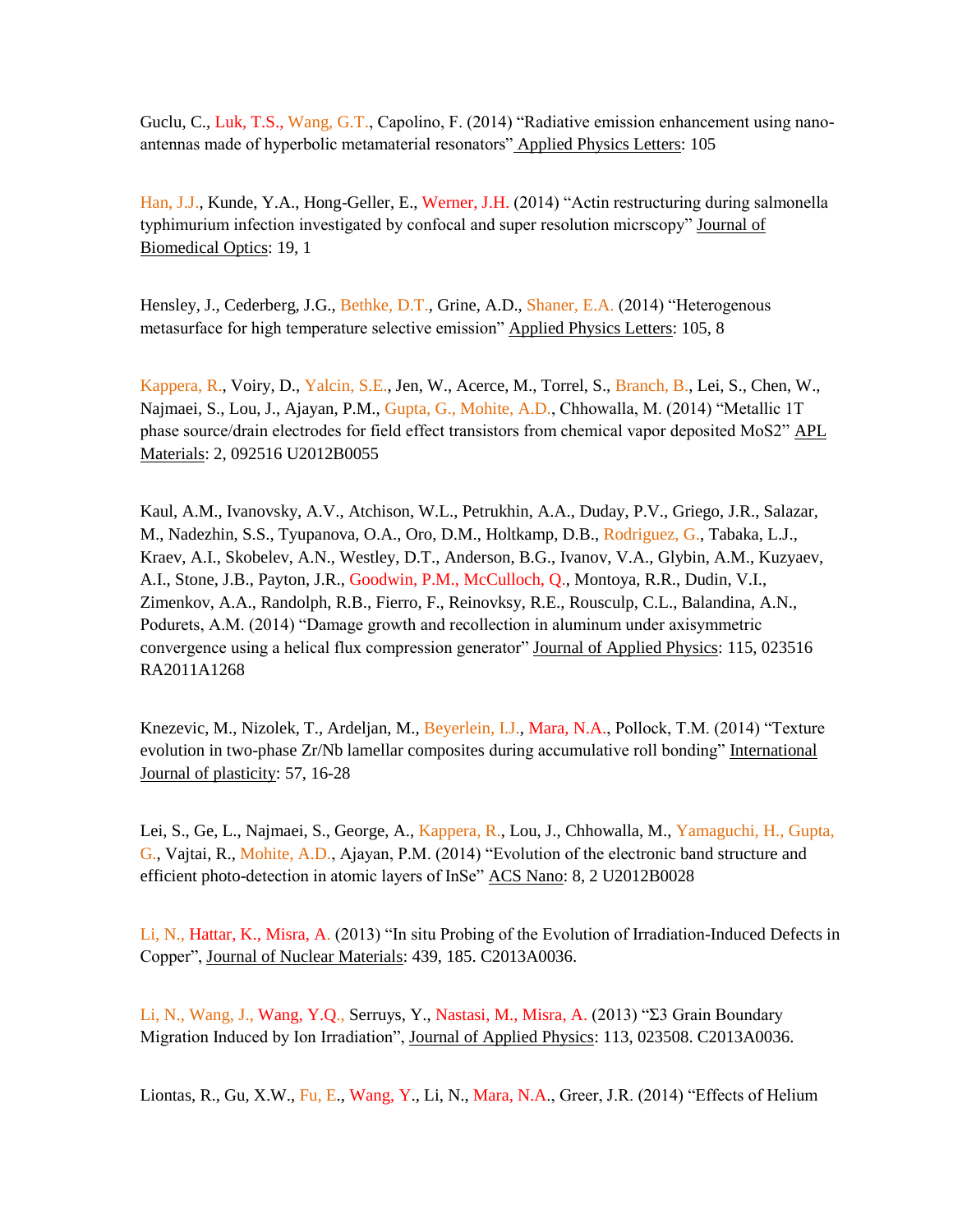Implantation on the tensile properties and microstructure of Ni73P27 Metallic glass nanostructures" Nano Letters: 14, 5176

Luk, T.S., Fofang, N.T., Cruz-Campa, J.L., Frank, I., Campione, S. (2014) "Surface plasmon polariton enhanced ultrathin nano-structured CdTe solar cell" Optics Express: 22, 1372

Ma, X., Adamska, L., Yamaguchi, H., Yalcin, S.E., Tretiak, S., Doorn, S.K., Htoon, H. (2014) "Electronic structure and chemical nature of oxygen dopant states in carbon nanotubes" ACS Nano: 8, 10782

Ma, X., Wang, F., Roslyak, O., Duque, J.G., Piryatinski, A., Doorn, S.K., Htoon, H. (2014) "Influence of exciton dimensionality on spectral diffusion of single-walled carbon nanotubes" ACS Nano: 8, 10613 U2010A944 722

Mangum, B.D., Wang, F., Dennis, A.M., Gao, Y., Ma, X., Hollingsworth, J.A., Htoon, H. (2014) "Competition between auger recombination and hot-carrier trapping in Pl intensity fluctuations of type Li Nanocrystals" Small: 10, 14 U2012B0040 1287

Mara, N.A., Beyerlein, I.J. (2014) "Review: Effect of bimetal interface structure on the mechanical behavior of Cu/Nb nanolayered composites" Journal of Materials Science: 49, 6497 U2008B092 419

McCabe, R.J., Beyerlein, I.J., Carpenter, J.S., Mara, N.A., (2014) "The critical role of grain orientation and applied stress in nanoscale twinning" Nature Communications: 5, 3806

Modine, N.A., Wright, A.F., Lee, S.R. (2014) "Bounds on the range of density-functional-theory point-defect levels in semiconductors and insulators" Computational Materials Science: 92, 431 U2013B0025

Nizolek, T., Mara, N.A., Beyerlein, I.J., Avallone, J.T., Scott, J.E., Pollock, T.M. (2014) "Processing and deformation behavior of bulk Cu-Nb nanolaminates" Metallography, Microstructure, and Analysis: 3, 6

Park, Y.I., Postupna, O., Zhugayevych, A., Kyu, W.S., Park, Y.S., Park, B., Park, J., Martinez, J.S., Tretiak, S., Wang, H.L. (2014) "A new pH sensitive fluorescent and white light emissive material through controlled intermolecular charge transfer" Chemical Science: 6, 789-797

Pena-Rodriguez, O., Caro, M., Rivera, A., Olivares, J., Perlado, J.M., Caro, A. (2014) "Optical properties of Au-Ag alloys: An ellipsometric study" Optical Materials Express: 4, 2 C2012A0092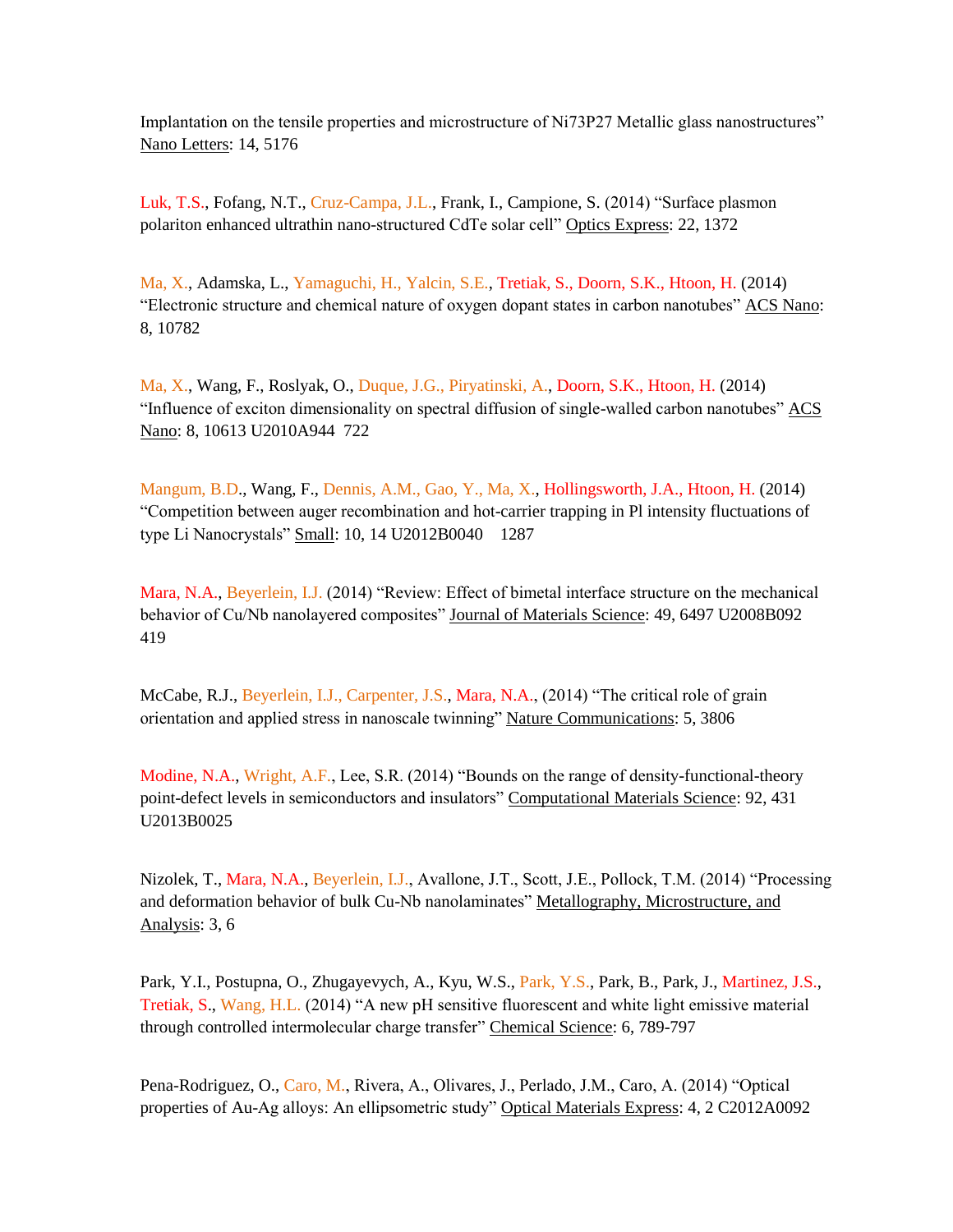Quan, Z., Xu, H., Wang, C., Wen, X., Wang, Y., Zhu, J., Li, R., Sheehan, C.J., Wang, Z., Smilgies, D., Luo, Z., Fang, J. (2014) "Solvent-mediated self-assembly of nanocube superlattices" Journal of the American Chemical Society: 136, 1352-1359 RA2014A0006

Ribaudo, T., Taylor, A.J., Nguyen, B.M., Bethke, D., Shaner, E.A. (2014) "High Efficiency Reflective Wave Plates in the Midwave Infrared" Optics Express: 22, 3, 2821 C2013A0099

Rudolph, M., Carr, S.M., Subramania, G., Ten Eyck, G., Dominguez, J., Pluym, T., Lilly, M.P., Carroll, M.S., Bussmann, E. (2014) "Probing limits of STM field emission patterned Si:P-doped devices" Applied Physics Letters: 105, 163110 C2013B0052

Selby, N.S., Crawford, M., Tracy, L., Reno, J.L., Pan, W. (2014) "In-situ biaxial rotation at lowtemperatures in high magnetic fields" Review of Scientific Instruments: 85, 9 U2012B0085

Small, L.J., Wolf, S., Spoerke, E.D. (2014) "Exploring Electrochromics: A series of eye-catching experiments to introduce students to multidisciplinary research" Journal of Chemical Education: 91, 12 U2013A0096

Tracy, L.A., Hargett, T.W., Reno, J.L. (2014) "Few-hole double quantum dot in an undoped GaAs/AlGaAs heterostructure" Applied Physics Letters: 104, 123101 U2011A1019

VanDelinder, V., Bachand, G.D. (2014) "Photodamage and the importance of photoreception in biomolecular-powered device applications" Analytical Chemistry: 86(1), 721-728

Wright, J.B., Figiel, J.J., Brener, I., Wang, G.T., Luk, T.S., Xu, H., Hurtado, A., Li, C., Liu, S., Brueck, S.R.J., Balakrishnan, G., Li, Q. (2014) "Polarization control in GaN nanowire lasers" Optics Express: 22, 16. C2013B0093

Xiao, X., Fischer, A.J., Wang, G.T., Lu, P., Koleske, D.D., Coltrin, M.E., Wright, J.B., Liu, S., Brener, I., Subramania, G.S., Tsao, J.Y. (2014) "Quantum-size-controlled photoelectrochemical fabrication of epitaxial InGaN quantum dots" Nano Letters: 14, 10 RA2010A1013

Yablinsky, C.A., Tippey, K.E., Vaynman, S., Anderoglu, O., Fine, M.E., Chung, Y.W., Speer, J.G., Findley, K.O., Dogan, O.N., Jablonski, P.D., Hackenberg, R.E., Clarke, A.J., Clarke, K.D. (2014) "Concepts for the development of nanoscale stable precipitation-strengthened steels manufactured by conventional methods" JOM: 66, 12 C2010A988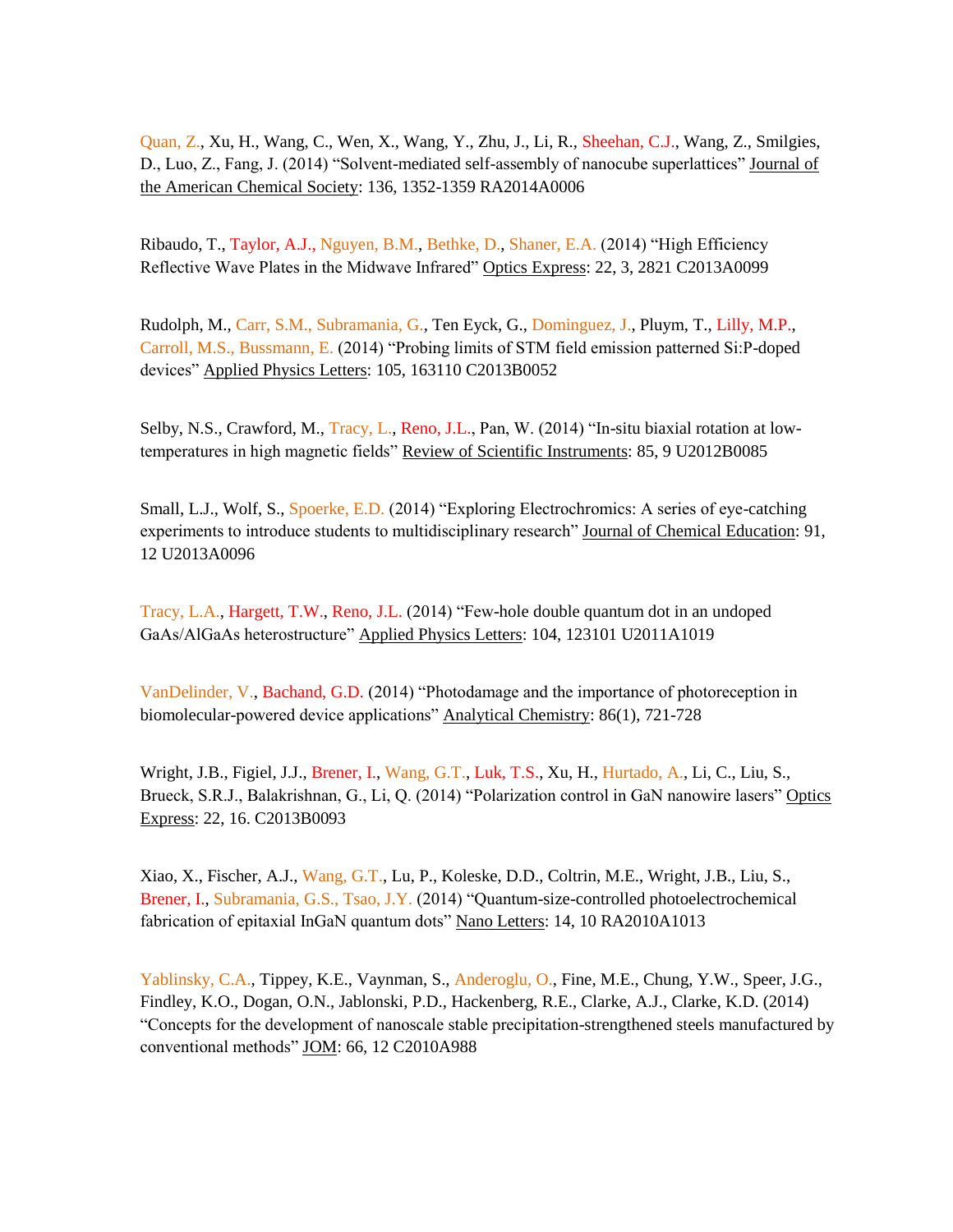Zheng, S.J., Capenter, J.S., McCabe, R.J., Beyerlein, I.J., Mara, N.A. (2014) "Engineering stable interfaces in bulk nanostructured metals" Scientific Reports: 4, 4226 C2013A0022

Zheng, S.J., Wang, J., Carpenter, J.S., Mook, W.M., Dickerson, P.O., Mara, N.A., Beyerlein, I.J. (2014) "Plastic instability mechanisms in bimetallic nanolayered composites" Acta Materialia: 79, 282-291 C2013A0022

*CINT User Science - External (132)*

Adams, P.G., Lamoreux, L., Swingle, K.L., Mukundan, H., Montano, G.A. (2014) "Lipopolysaccharide-induced dynamic lipid membrane reorganization: Tubules, perforations, and stacks" Biophysical Journal: 106, 11

Adamska, L., Nayyar, I., Chen, H., Swan, A.K., Oldani, N., Fernandez-Alberti, S., Doorn, S.K., Tretiak, S. (2014) "Self-trapping of excitons, violation of the condon approximation and efficient fluorescence in conjugated cycloparaphenylenes" Nano Letters: 14, 6539 C2012A0016

Agrawal, A., Aryal, D., Grest, G.S., Perahia, D. (2014) "Interfacial response of semifluorinated multiblock co-polymers" Handbook of Fluropolymer Science and Technology: p. 43 C2012A0123

Ahmed, T., La-o-vorakiat, C., Salim, T., Lam, Y.M., Chia, E.M., Zhu, J.X. (2014) "Optical properties of organometallic perovskite: an ab initio study using relativistic GW correction and Bethe-saltpeter equation" Europhysics Letters: 108, 67015 U2013A0058

Alberi, K., Mialitsin, A.V., Fluegel, B., Crooker, S.A., Reno, J.L., Mascarenhas, A. (2014) " Magnetic field-induced direct-indirect crossover in AlxGa1-Xas" Applied Physics Express: 7, 11 C2012B0045

Appavoo, K., Brady, N.F., Wang, B., Seo, M., Nag, J., Prasankumar, R.P., Pantelides, S.T., Hilton, D.J., Haglund Jr., R.F. (2014) "Ultrafast Phase Transition via Catastrophic Phonon Collapse Driven by Plasmonic Hot-Electron Injection" Nano Letters: 14, 1127-1133 C2011A1037

Aquino, A.A.J., Borges, I., Nieman, R., Kohn, A., Lischka, H. (2014) "Intermolecular interactions and charge transfer transitions in aromatic hydrocarbon- tetracyanoethylene complexes" Physical Chemistry Chemical Physics: 16, 20586 C2013A0070

Armijo, L.M., Kopciuch, M., Olszowka, Z., Wawrzyniec, S.J., Rivera, A.C., Plumley, J.B., Cook, N.C., Brandt, Y.I., Huber, D.L., Smolyakov, G.A., Adolphi, N.L., Smyth, H.D.C., Osinski, M. (2014) "Delivery of tobramycin coupled to iron oxide nanoparticles across the biofilm of mucoidal pseudomonas aeruginosa and investigation of its efficacy" Proceedings of SPIE: 10.1117 C2012A0105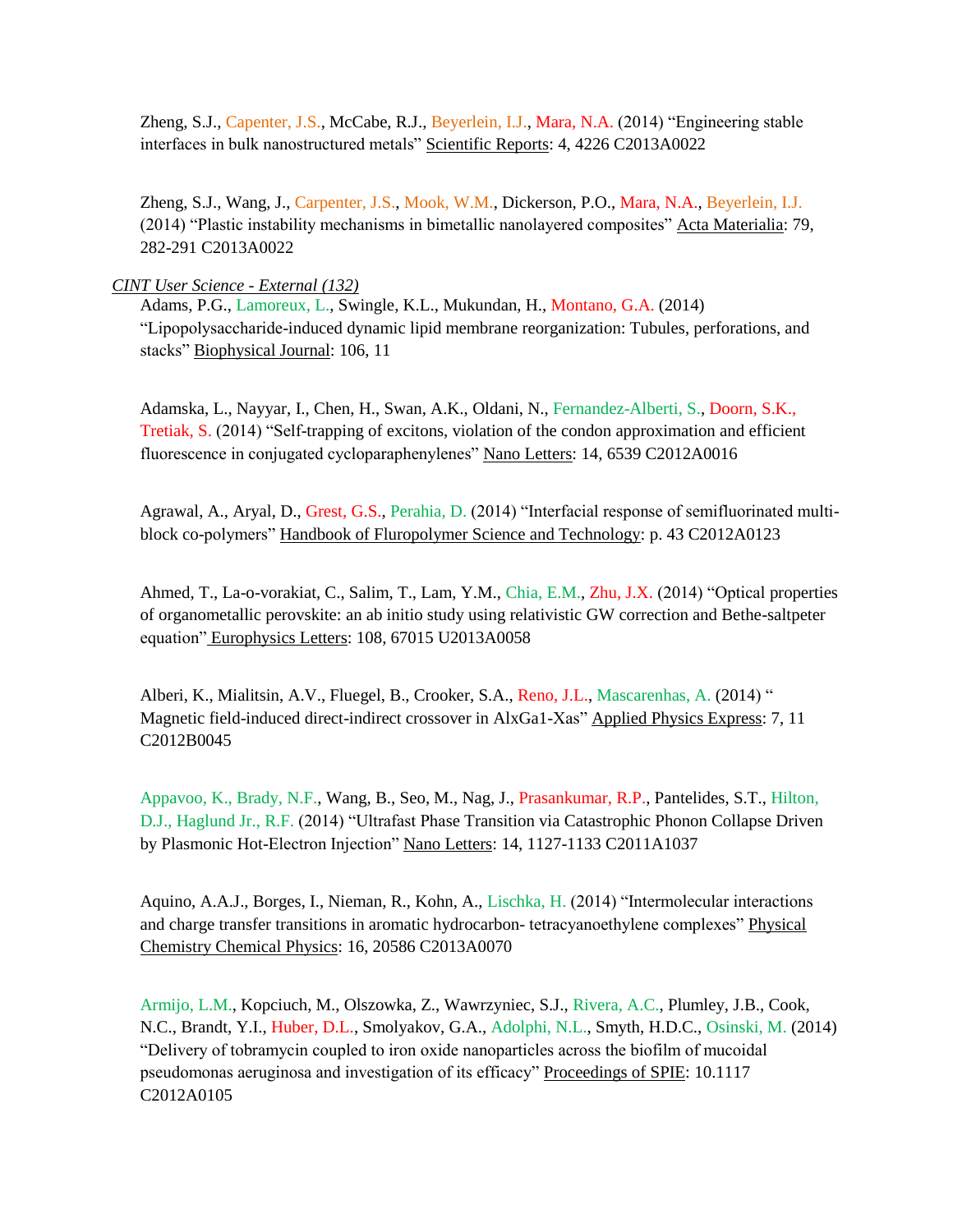Aryal, D., Etampawala, T., Perahia, D., Grest, G.S. (2014) "Phase behavior of a single structured ionomer chain in solution" Macromolecular Theory Simulations: 23, 523 C2012A0123

Auge, W.K., Ganguly, K., Goodwin, P.M., Gadomski, A., Gehlert, R.J. (2014) "Lipid distribution in human knee and hip articular cartilage correlated to tissue surface roughness and surface active phospholipid layer presence: evidence of cooperative interfacial lipid delivery mechanisms" Osteoarthritis and Cartilage: 22, 312-313 RA2009A135

Benavidez, A.D., Burton, P.D., Nogales, J.L., Jenkins, A.R., Ivanov, S.A., Miller, J.T., Karim, A.M., Datye, A.K. (2014) "Improved selectivity of carbon-supported palladium catalysts for the hydrogenation of acetylene in excess ethylene" Applied Catalysis A: 482, 108 RA2011A1256

Bi, Z., Uberuaga, B.P., Vernon, L.J., Aguiar, J.A., Fu, E., Zheng, S., Zhang, S., Wang, Y., Misra, A., Jia, Q.X. (2014) "Role of the interface on radiation damage in the SrTiO3/LaAIO3 heterostructure under Ne2+ ion irradiation" Journal of Applied Physics: 115, 124315 U2013A0039

Browning, J.F., Baggetto, L., Jungjohann, K., Wang, Y., Tenhaeff, W., Keum, J.K., Wood, D.L., Veith, G.M. (2014) "In situ determination of the liquid/solid interface thickness and composition for the Li-Ion cathode LiMn1.5Ni0.5O4" ACS Applied Materials and Interfaces: 10.1021 U2013A0019

Bufford, D., Liu, Y., Wang, J., Wang, H., Zhang, X., (2014) "In situ nanoindentation study on plasticity and work hardening in aluminium with incoherent twin boundaries." Nature Communications: *5*. C2013B0013.

Burghoff, D., Kao, T.Y., Han, N.R., Chan, C.W.I., Cai, X.W., Yang, Y., Hayton, D.J., Gao, J.R., Reno, J.L., Hu, Q. (2014) "Terahertz laser frequency combs" Nature Photonics: 8, 6 C2013A0020

Cao, Z., Stevens, M.J., Dobrynin, A.V. (2014) "Adhesion and wetting of nanoparticles on soft surfaces" Macromolecules: 47, 3203 C2013B0036

Cao, Z., Stevens, M.J., Dobrynin, A.V. (2014) "Elastocapillarity: Adhesion and wetting in soft polymeric systems" Macromolecules: 47, 6515 C2013B0036

Chason, E. Shin, J.W., Chen, C-H., Engwall, A.M., Miller, C.M., Hearne, S.J., Freund, L.B. "Growth of patterned island arrays to identify origins of thin film stress" Journal of Applied Physics 115(12) 123519

Chen, A., Weigand, M., Bi, Z., Zhang, W., Lu, X., Dowden, P., MacManus-Driscoll, J.L., Wang, H.,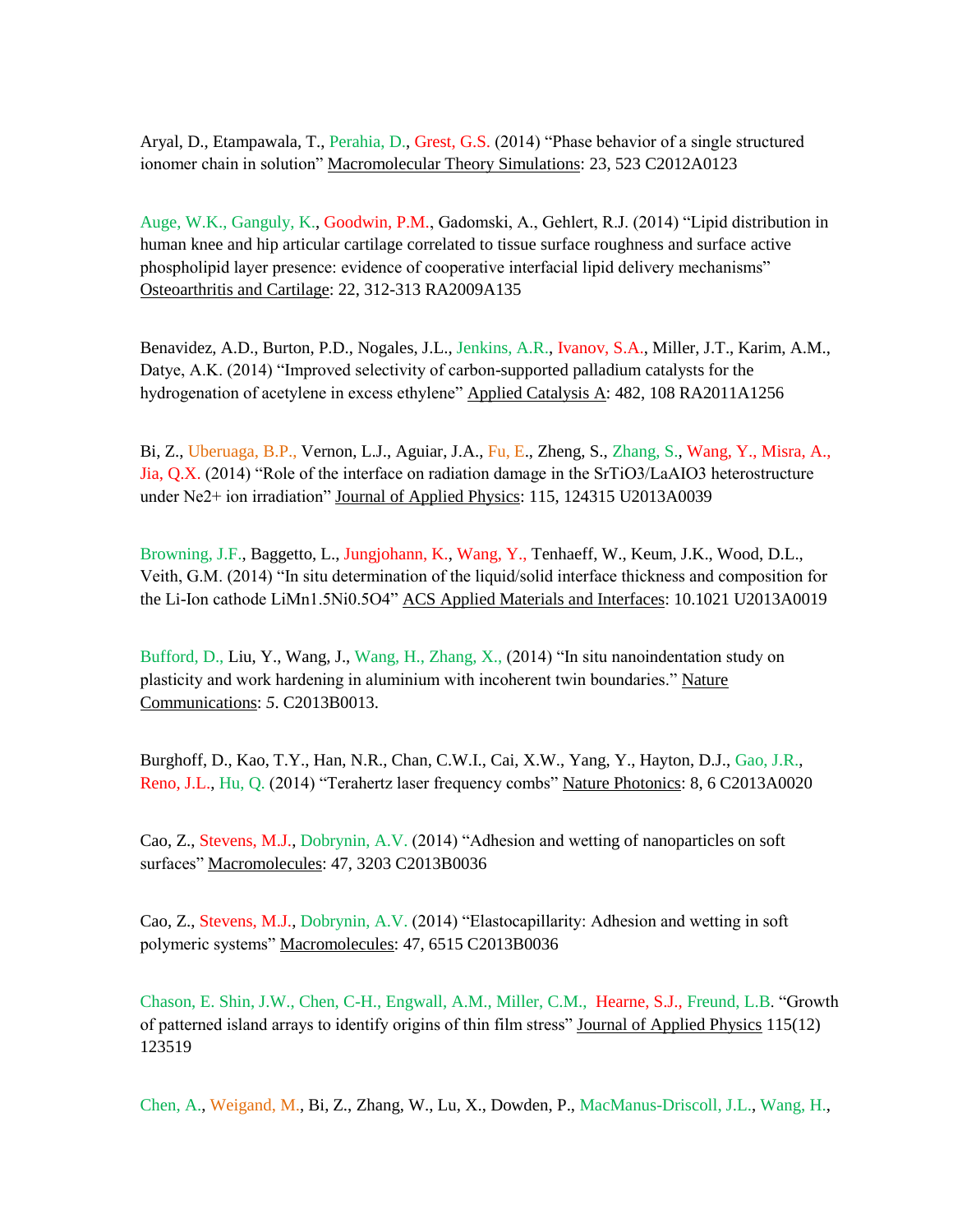Jia, Q.X. (2014) "Evolution of microstructure, strain and physical properties in oxide nanocomposite films" Scientific Reports: 4, 5426 C2013A0005

Chen, A., Bi, Z., Zhang, W., Jian, J., Jia, Q.X., Wang, H. (2014) "Textured metastable VO2 (B) thin films on SrTiO3 substrates with significantly enhanced conductivity" Applied Physics Letters: 104, 071909 C2013A0005

Chen, Y., Jiao, L., Sun, C., Song, M., Yu, K. Y., Liu, Y., Kirk, M., Li, M., Wang, H., Zhang, X., (2014) "In situ studies of radiation induced crystallization in Fe/a-Y2O3 nanolayers." Journal of Nuclear Materials: 452 (1–3), 321-327. C2013B0013.

Cheng, L., La-o-vorakiat, C., Tang, C.S., Nair, S.K., Xia, B., Wang, L., Zhu, J.X., Chia, E.M. (2014) "Time-dependent ultrafast carrier and phonon dynamics of topologic insulator Bi1.5Sb0.5Te1.8Se1.2" Applied Physics Letters: 104, 211906 U2013A0058

Choi, E.M., Fix, T., Kursumovic, A., Kinane, C.J., Arena, D., Sahonta, S.L., Bi, Z., Xiong, J., Yan, L., Lee, J.S., Wang, H., Langridge, S., Kim, Y.M., Borisevich, A.Y., MacLaren, I., Ramasse, Q.M., Blamire, M.G., Jia, Q.X., MacManus-Driscoll, J.L. (2014) "Room temperature ferrimagnetism and ferroelectricity in strained, thin films of BiFe0.5Mn0.5O3" Advanced Functional Materials: 24, 7478 U2012B0069

Chong, K.E., Hopkins, B., Staude, I., Miroshnichenko, A.E., Dominguez, J., Decker, M., Neshev, D.N., Brener, I., Kivshar, Y.S. (20 14) "Observation of Fano Resonances in All-Dielectric Heptamers" Small: 10.1002 U2012A0053

Chul, X.L., Brenner, T.J.K., Chen, X.W., Ghosh, Y., Hollingsworth, J.A., Sandoghdar, V., Goetzinger, S. (2014) "Experimental realization of an optical antenna for collecting 99% of photons from a quantum emitter" Optical: 1, 203 RA2013A0008

Duzik, A., Millunchick, J.M. (2014) "Surface morphology and Bi incorporation in GaSbBi(As)GaSb films" Journal of Crystal Growth: 390, 5-11 C2013B0023

Fan, Z., Jian, J., Liu, Y., Chen, Y., Song, M., Jiao, L., Wang, H., Zhang, X., "In situ studies on superior thermal stability of bulk FeZr nanocomposites." Acta Materialia 101, 125-135. C2015A0021.

Fang, K., Fernando, G.W., Balatsky, A.V., Kocharian, A.N., Palandage, K. (2014) "Pairing modulations and phase separation instabilities in Bi2Sr2CaCu2O8" Physics Letters A: 378, 243-248 C2012B0074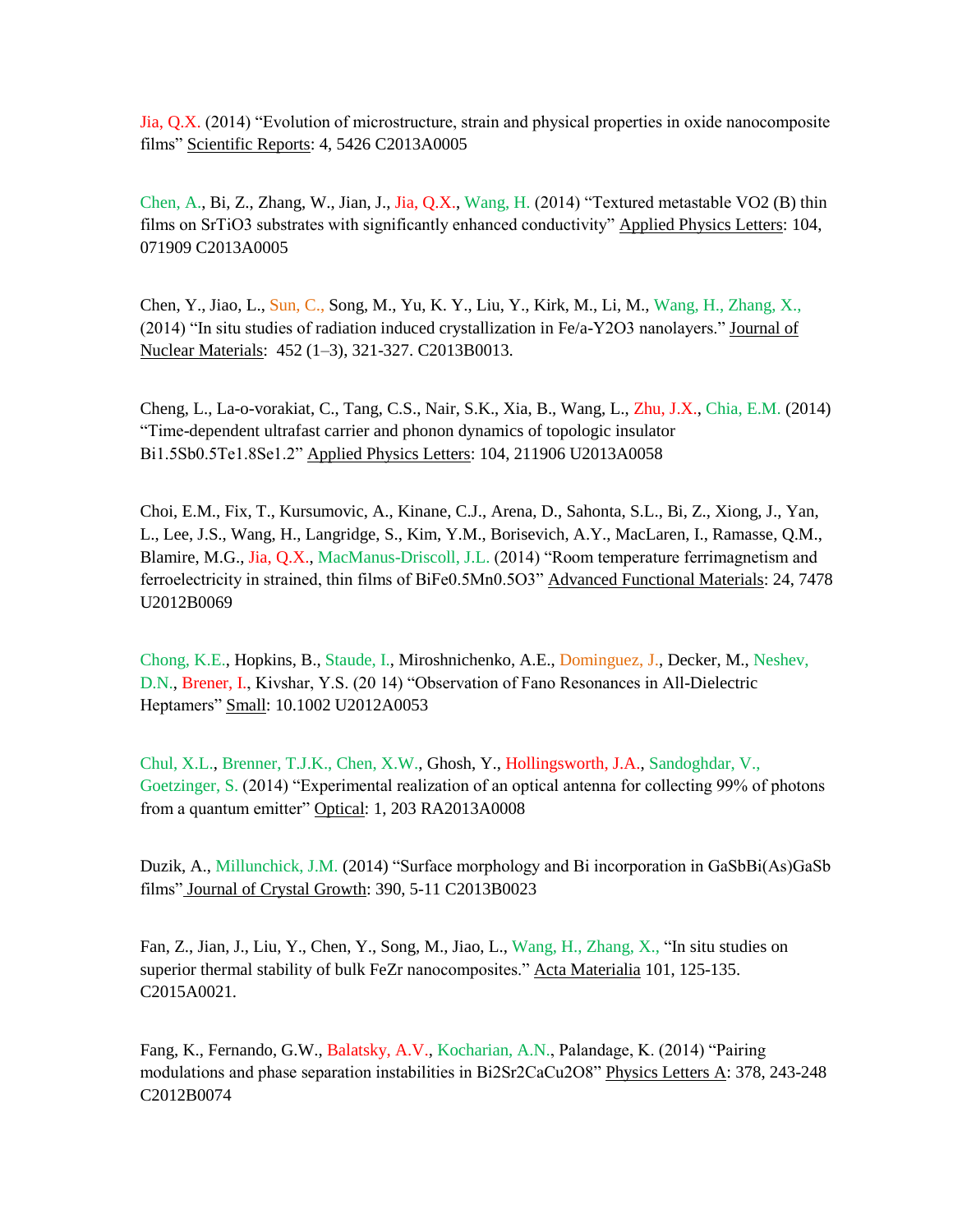Fransson, J., Kang, M.G., Yoon, Y., Xiao, S., Ochiai, Y., Reno, J.L., Aoki, N., Bird, J.P. (2014) "Tuning the Fano resonance with an intruder continuum" Nano Letters: 14, 788 C2012A0038

Fu, E.G., Fang, Y., Zhuo, M.J., Zheng, S.J., Bi, Z.X., Wang, Y.Q., Tang, M., Ding, X., Han, W.Z., Luo, H.M., Baldwin, J.K., Misra, A., Nastasi, M. (2014) "Interface structure of Nb films on single crystal MgO(100) and MgO(111) substrates" Acta Materialia:  $64$ , 100-112 U2012B0011

Gao, W., Wu, G., Janicke, M.T., Cullen, D.A., Mukundan, R. (2014) "Proton conducting ozonated graphene oxide membrane" Angewandte Chemie International Edition: 53, 14 RA2012A0009

Gao, W., Wu, G., Janicke, M.T., Cullen, D.A., Mukundan, R et al. (2014) "Ozonated graphene oxide film as a proton-exchange membrane" Angewandte Chemie International Edition: 53, 14 RA2012A0009

Gao, X., Mamaluy, D., Nielsen, E., Young, R.W., Shirkhorshidian, A., Lilly, M.P., Bishop, N.C., Carroll, M.S., Muller, R.P. (2014) "Efficient self-consistent quantum transport simulator for quantum devices" Journal of Applied Physics: 115, 133707 U2011A1066

Ge, T., Grest, G.S., Robbins, M.O. (2014) " Tensile Fracture of Welded Polymer Interfaces: Miscibility, Entanglements, and Crazing" Macromolecules: 47, 6982-6989 C2011B75

Ge, T., Robbins, M.O., Perahia, D., Grest, G.S. (2014) "Healing of polymer interfaces: Interfacial dynamics, entanglements, and strength" Physical Review E: 90, 012602 C2012A0123

Habteyes, T. G., Staude, I., Chong, K.E., Dominguez, J., Decker, M., Miroshnichenko, A., Kivshar, Y., Brener, I. (2014) "Near-field mapping of optical modes on all-dielectric silicon nanodisk" ACS Photonics: 1, 9 U2012A0053

Han, N.R., de Geofroy, A., Burghoff, D.P., Chan, C.W.I., Lee, A.W.M., Reno, J.L., Hu, Q. (2014) "Broadband all-electronically tunable mems terahertz quantum cascade lasers" Optics Letters: 39, 12 C2012A0006

Han, X., Liu, Y., Jia, Z., Chen, T.C., Wan, J., Weadock, N., Gaskell, K.J., Li, T., Hu, L. (2014) "Atomic-layer-deposition oxide nano-glue for sodium ion batteries" Nano Letters: 14, 139

Han, Y., Tretiak, S., Kilin, D.S. (2014) "Dynamics of charge transfer at Au/Si metal-semiconductor nano-interface" Molecular Physics: 112, 474-484 U2013B0142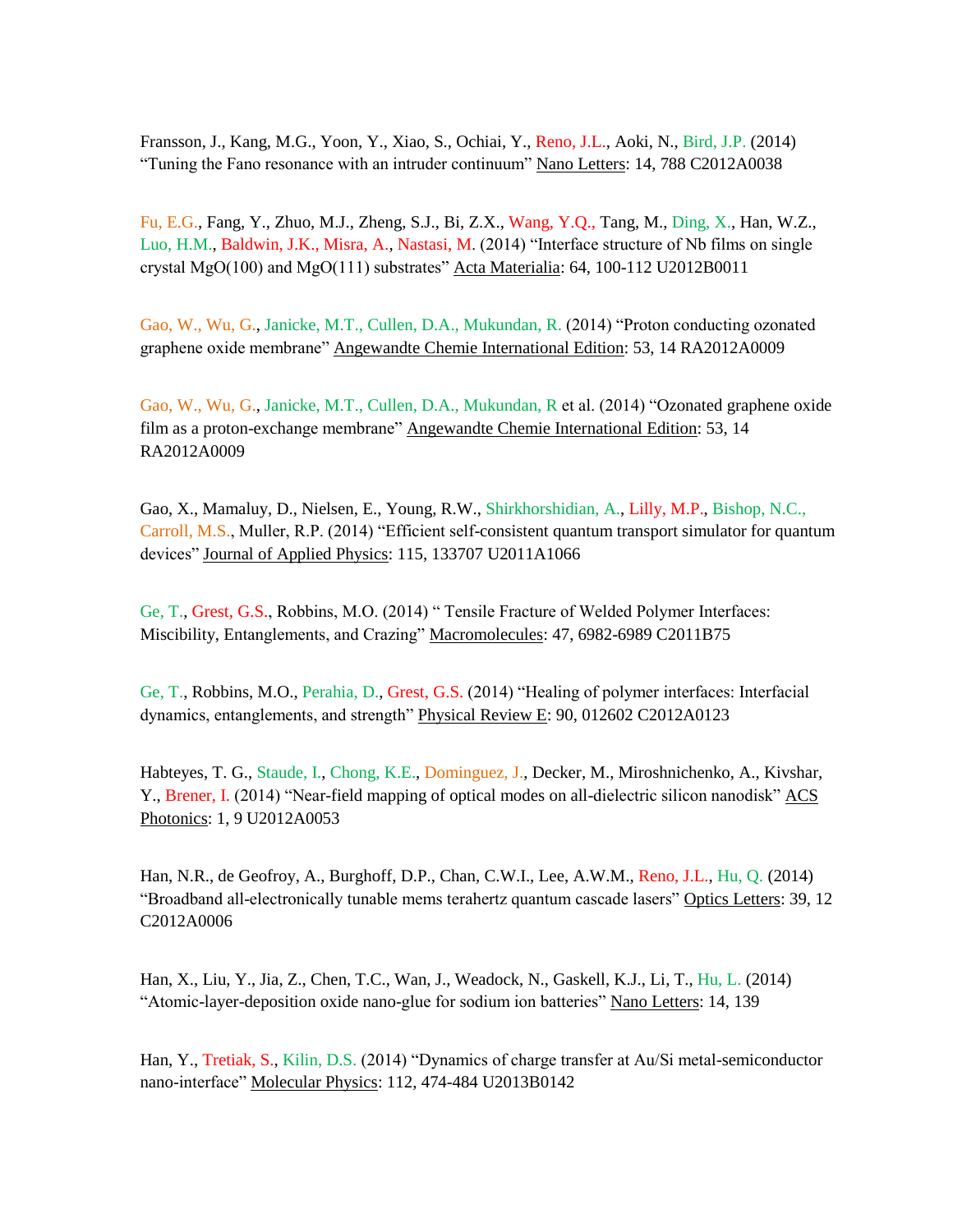Hayton, D.J., Kloosterman, J.L., Ren, Y., Gao, J.R., Klapwijk, T.M., Hu, Q., Walker, C.K., Reno, J.L. (2014) "A 4.7 THz heterodyne receiver for a balloon borne telescope" Proceedings of SPIE: 9153 C2013A0020

Heyes, J. E., Withayachumnankul, W., Grady, N. K., Chowdhury, D. R., Azad, A. K., Chen, H.-T. (2014) "Hybrid metasurface for ultra-broadband terahertz modulation" Applied Physics Letters: 105, 181108 U2012B0061

Hong, M., Wang, Y., Ren, F., Zhang, H., Fu, D., Yang, B., Xiao, X., Jiang, C. (2014) "Helium release and amorphization resistance in ion irradiated nanochannel films" Europhysics Letters: 106, 12001 U2011B13

Huang, H.Y.S., Subramanian, A. (2014) "Special section on spectroscopy, scattering, and imaging, techniques for nanostructured materials" ASME Journal of Nanotechnology in Engineering and Medicine: 5, 2 C2012B0030

Ignatova, T., Blades, M., Duque, J.G., Doorn, S.K., Biaggio, I., Rotkin, S.V. (2014) "Formation and dynamics of 'waterproof' photoluminescent complexes of rare earth ions in crowded environment" Physical Chemistry Chemical Physics: 16, 26715 C2013A0101

Ji, Y., Zhang, Y., Gao, M., Yuan, Z., Xia, Y., Jin, C., Tao, B., Chen, C., Jia, Q.X., Lin, Y. (2014) "Role of microstructures on the M1-M2 phase transition in epitaxial VO2 thin films" Scientific Reports: 4, 4854 U2012B0070

Jun, Y.C., Luk, T.S., Ellis, A.R., Klem, J.F., Brener, I. (2014) "Doping-tunable thermal emission from plasmon polaritons in semiconductor epsilon-near-zero thin films" Applied Physics Letters: 105, 131109 RA2013A0012

Kalathi, J.T., Kumar, S.K., Rubinstein, M., Grest, G.S. (2014) "Rouse Mode Analysis of Chain Relaxation in Homopolymer Melts" Macromolecules: 47, 6925-6931 U2013A0057

Kalathi, J.T., Yamamoto, U., Schweizer, K.S., Grest, G.S., Kumar, S.K. (2014) "Nanoparticle diffusion in polymer nanocomposites" Physical Review Letters: 112, 108301 U2013A0057

Kao, T.Y., Cai, X., Hu, Q., Reno, J.L. (2014) "Microstrip-antenna-coupled distribute feedback terahertz quantum-cascade lasers" Quantum Sensing and Nanophotonic Devices: 8993 C2012A0006

Karl, N., Reichel, K., Chen, H.T., Taylor, A.J., Brener, I., Benz, A., Reno, J.L., Mendis, R.,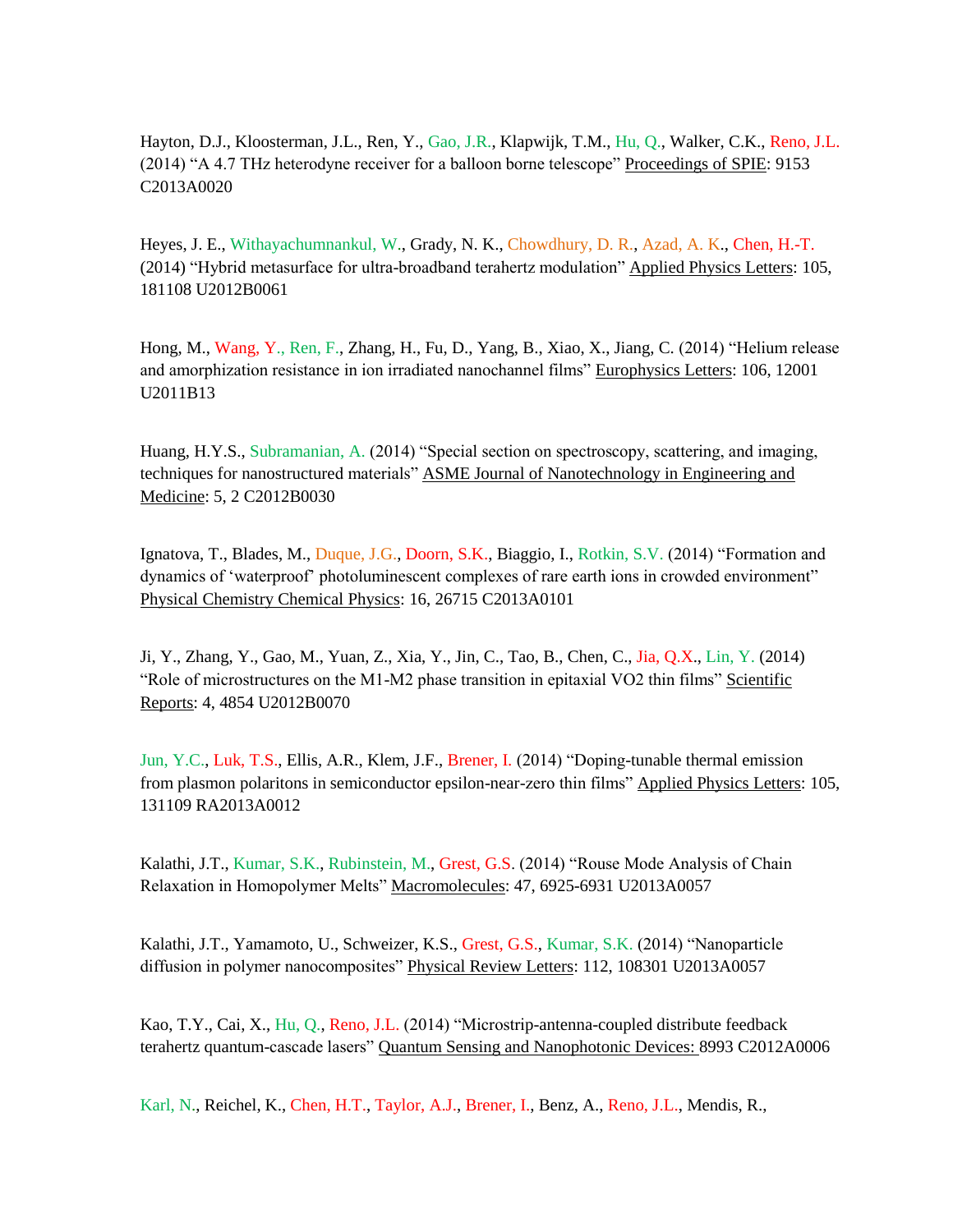Mittleman, D.M. (2014) "An electrically driven terahertz modulator with over 20 dB of dynamic range" Applied Physics Letters: 104, 091115 C2013B0008

Kilina, S., Cui, P., Fischer, S.A., Tretiak, S. (2014) "Conditions for directional charge transfer in CdSe quantum dots functionalized by Ru(II) polypyridine complexes" Journal of Physical Chemistry Letters: 5, 20 C2012A0125

Keller, A.M., Ghosh, Y., Devore, M.S., Phipps, M.E., Stewart, M.H., Wilson, B.S., Lidke, D.S., Hollingsworth, J.A., Werner, J.H. (2014) "3-dimensional tracking of non-blinking 'giant' quantum dots in live cells" Advanced Functional Materials: 24, 30 C2013A0111

Khanal, S., Zhao, L., Reno, J.L., Kumar, S. (2014) "Temperature performance of terahertz quantumcascade lasers with resonant-phonon active-regions" Journal of Optics: 16, 9 U2012A0041

Kocharian, A.N., Fang, K., Fernando, G.W., Balatsky, A.V. (2014) "Phase separation instabilities and magnetism in two dimensional square and honeycomb Hubbard model" Journal of Magnetism and Magnetic Materials: 383, 8-12 C2012B0074

Kormondy, K.J., Posadas, A.B., Slepko, A., Dhamdhere, A., Smith, D.J., Mitchell, K.N., Willet-Gies, T.I., Zollner, S., Marshall, L.G., Zhou, J., Demkov, A.A. (2014) "Epitaxy of polar semiconductor Co3O4 (110): Growth, structure, and characterization" Journal of Applied Physics: 115, 243708 C2012B0084

La-o-vorakiat, C., Tian, Y., Wu, T., Panagopoulos, C., Zhu, J.X., Su, H.B., Chia, E.M. (2014) "Interface-induced magnetic coupling in multiferroic/ferromagnetic bilayer: An ultrafast pump-probe study" Applied Physics Letters: 104, 141602 U2013A0058

Laroche, D., Gervais, G., Lilly, M.P., Reno, J.L. (2014) "1D-1D Coulomb Drag Signature of a Luttinger Liquid" Science: 343, 631 C2012B0019

Lee, J., Han, J.E., Xiao, S., Song, J., Reno, J.L., Bird, J.P. (2014) "Formation of a protected sub-band for conduction in quantum point contacts under extreme biasing" Nature Nanotechnology: 9, 101. C2013B0022

Lee, S., Sangle, A., Lu, P., Chen, A., Zhang, W., Lee, J.S., Wang, H., Jia, Q.X., MacManus-Driscoll, J.L. (2014) "Novel electroforming-free nanoscaffold memristor with very high uniformity, tenability, and density" Advanced Materials: 26, 6284 U2012B0069

Li, H., Nieman, R., Aquino, A.J.A., Lischka, H., Tretiak, S. (2014) "Comparison of LC-TDDFT and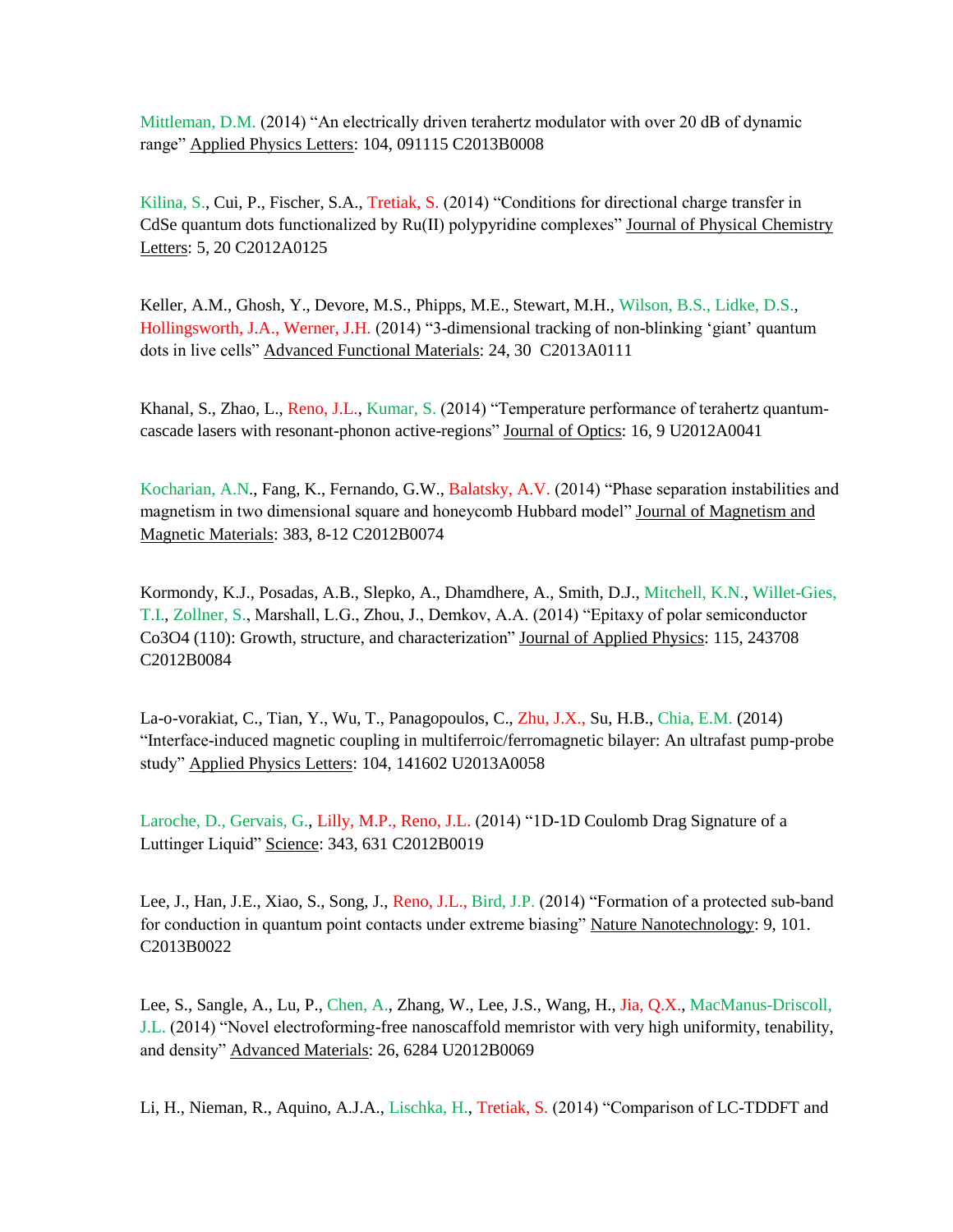ADC(2) methods in computations of bright and charge transfer states in stacked oligothiophenes" Journal of Chemical Theory and Computation: 10, 3280 C2013A0070

Li, H., Shi, T., Tretiak, S., Chernyak, V.Y. (2014) "How geometric distortions scatter electronic excitations in conjugated macromolecules" Journal of Physical Chemistry Letters: 5, 3946 C2012B0034

Li, J., Catanzaro, M.J., Tretiak, S., Chernyak, V.Y. (2014) "Excited-state structure modifications due to molecular substituents and exciton scattering in conjugated molecules" Journal of Physical Chemistry Letters: 5, 641-647 U2012A0008

Li, N., Wang, H., Misra, A., Wang, J. (2014) "In situ Nanoindentation Study of Plastic Codeformation in Al-TiN Nanocomposites" Scientific Reports: 4, 6633 U2014A0085.

Liang, W., Li, Z., Bi, Z., Nan, T., Du., H., Nan, C., Chen, C., Jia, Q.X., Lin, Y. (2014) "Role of the interface on the magnetoelectric properties of BaTiO3 thin films deposited on polycrystalline Ni foils" Journal of Materials Chemistry C: 2, 708 U2012B0070

Lim, Y.S., Nugraha, A.R.T., Cho, S.J., Noh, M.Y., Yoon, E.J., Liu, H., Kim, J.H., Telg, H., Haroz, E.H., Sanders, G.D., Baik, S.H., Kataura, H., Doorn, S.K., Stanton, C.J., Saito, R., Kono, J., Joo, T. (2014) "Ultrafast generation of fundamental and multiple-order phonon excitations in highly enriched (6,5) single-wall carbon nanotubes" Nano Letters: 14, 1426-1432 C2013A0029

Liu, S., Sinclair, M.B., Mahony, T.S., Jun, Y.C., Campione, S., Ginn, J., Bender, D.A., Wendt, J.R., Ihlefeld, J.F., Clem, P.G., Wright, J.B., Brener, I. (2014) "Optical magnetic mirrors without metals" Optica: 1, 4, 250 RA2013A0012

Liu, Y., Jian, J., Chen, Y., Wang, H., Zhang, X., (2014) "Plasticity and ultra-low stress induced twin boundary migration in nanotwinned Cu by in situ nanoindentation studies." Applied Physics Letters: 104 (23), 231910. C2013B0013.

Liu, Y., Liu, X.H., Nguyen, B.M., Yoo, J., Sullivan, J.P., Picraux, S.T., Dayeh, S.A. (2014) "In-situ transmission electron microscopy (TEM) study on the lithium ion transport in Si-Ge heterostructures nanowires" Microscopy and Microanalysis: 20, 1534

Liu, Y., Ren, F., Cai, G., Zhou, X., Hong, M., Li, W., Xiao, X., Wu, W., Jiang, C. (2014) "Energy dependence on formation of TiO2 nanofilms by Ti Ion implantation and annealing" Materials Research Bulletin: 51, 376 C2013B0011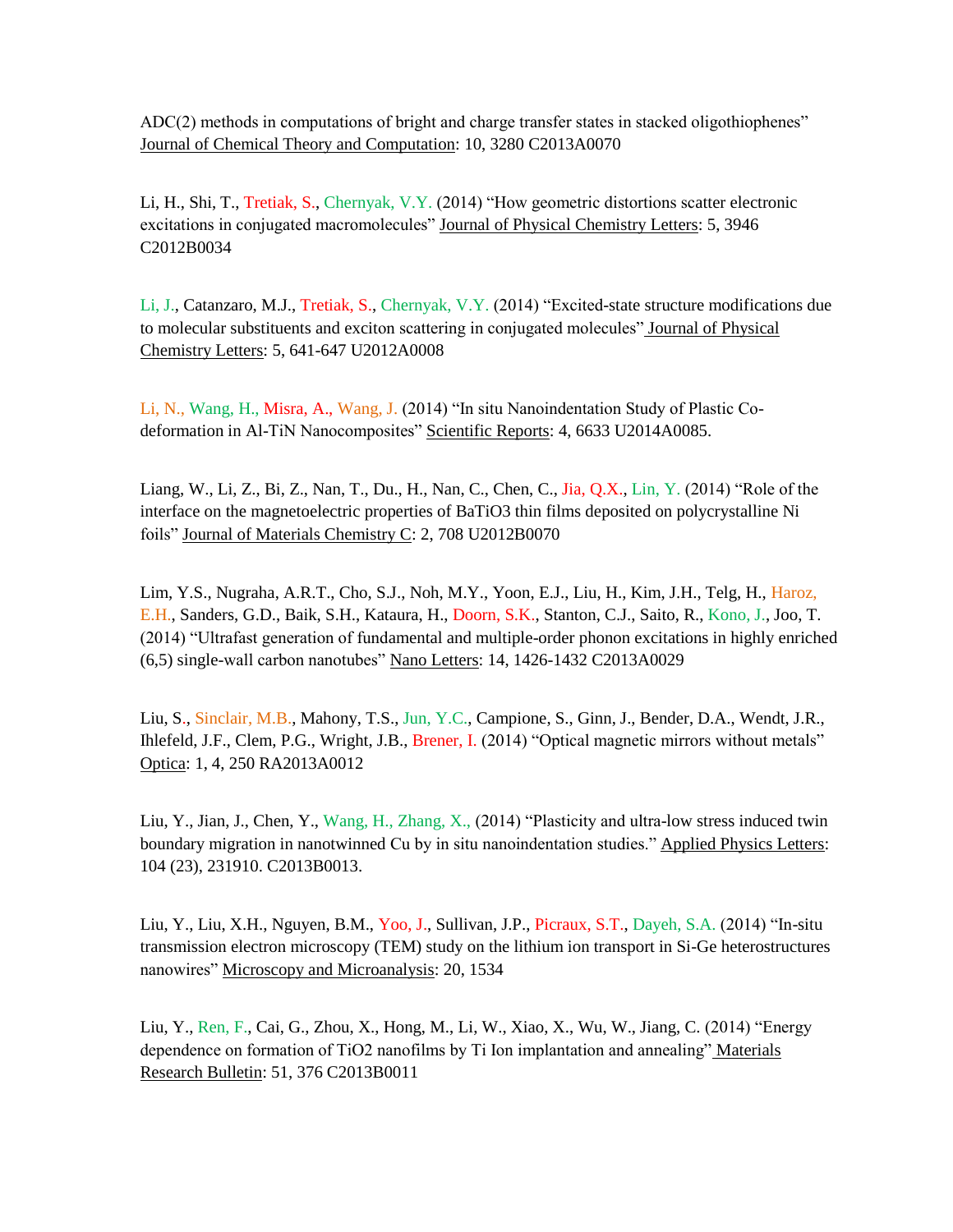Liu, Y., Fan, F., Wang, J., Liu, Y., Chen, H., Jungjohann, K.L., Xu, Y., Zhu, Y., Bigio, D., Zhu, T., Wang, C. (2014) "In situ transmission electron microscopy study of electrochemical sodiation and potassiation of carbon nanofibers" Nano Letters: 14, 3445-3452 C2012B0038

Liu, Y., Zhang, S., Zhu, T. (2014) "Germanium-based electrode materials for lithium ion batteries" ChemElectroChem: 1, 706 C2012A0033

Loftian, S., Mayer, C., Chawla, N., Llorca, J., Misra, A., Baldwin, J.K., Molina-Aldareguia, J.M. (2014) "Effect of layer thickness on the high temperature mechanical properties of Al/SiC nanolaminates" Thin Solid Films: 10, 1016 U2012B0013

Lu, P., Romero, E., Lee, S., MacManus-Driscoll, J.L., Jia, Q.X. (2014) "Chemical quantification of atomic-scale EDS maps under thin specimen conditions" Microscopy and Microanalysis: 20, 1782 U2012B0069

Lu, Q., Hor, A., Fisher, J., Anderson, R.B., Liu, S., Luk, T.S., Paudel, H.P., Farrokh Baroughi, M., May, P.S., Smith, S. (2014) "Two-color Surface Plasmon Polariton Enhanced Upconversion in NaYF4:Yb:Tm Nanoparticles on Au Nanopillar Arrays" Journal of Physical Chemistry C: 118, 3251- 3257 C2011B87

Lu, X., Wang, G., Howard, J.W., Chen, A., Zhao, Y., Daemen, L.L., Jia, Q.X. (2014) "Li-rich antiperovskite Li3OCI films with enhanced ionic conductivity" Chemical Communications: 50, 11520- 11522 C2012A0024

Luk, T.S., Campione, S., Kim, I., Feng, S., Jun, Y.C., Liu, S., Wright, J.B., Brener, I., Catrysse, P.B., Fan, S., Sinclair, M.B. (2014) "Directional perfect absorption using deep subwavelength lowpermittivity films" Physical Review B: 90, 085411 RA2013A0012

Macfaden, A.J., Reno, J.L., Brener, I., Mitrofanov, O. (2014) "3UM aperture probes for near-field terahertz transmission microscopy" Applied Physics Letters: 104, 011110 C2012B0064

Macfaden, A.J., Reno, J.L., Brener, I., Mitrofanov, O. (2014) "Terahertz near-field probe incorporating lambda/100 aperture for time-domain spectroscopy and imaging" Quantum Sensing and Nanophotonic Devices: 8993 C2012B0064

Mackay, D.T., Janish, M.T., Sahaym, U., Kotula, P.G., Jungjohann, K.L., Carter, C.B., Norton, M.G. (2014) "Template-free electrochemical synthesis of tin nanostructures" Journal of Materials Science: 49, 4 U2013A0103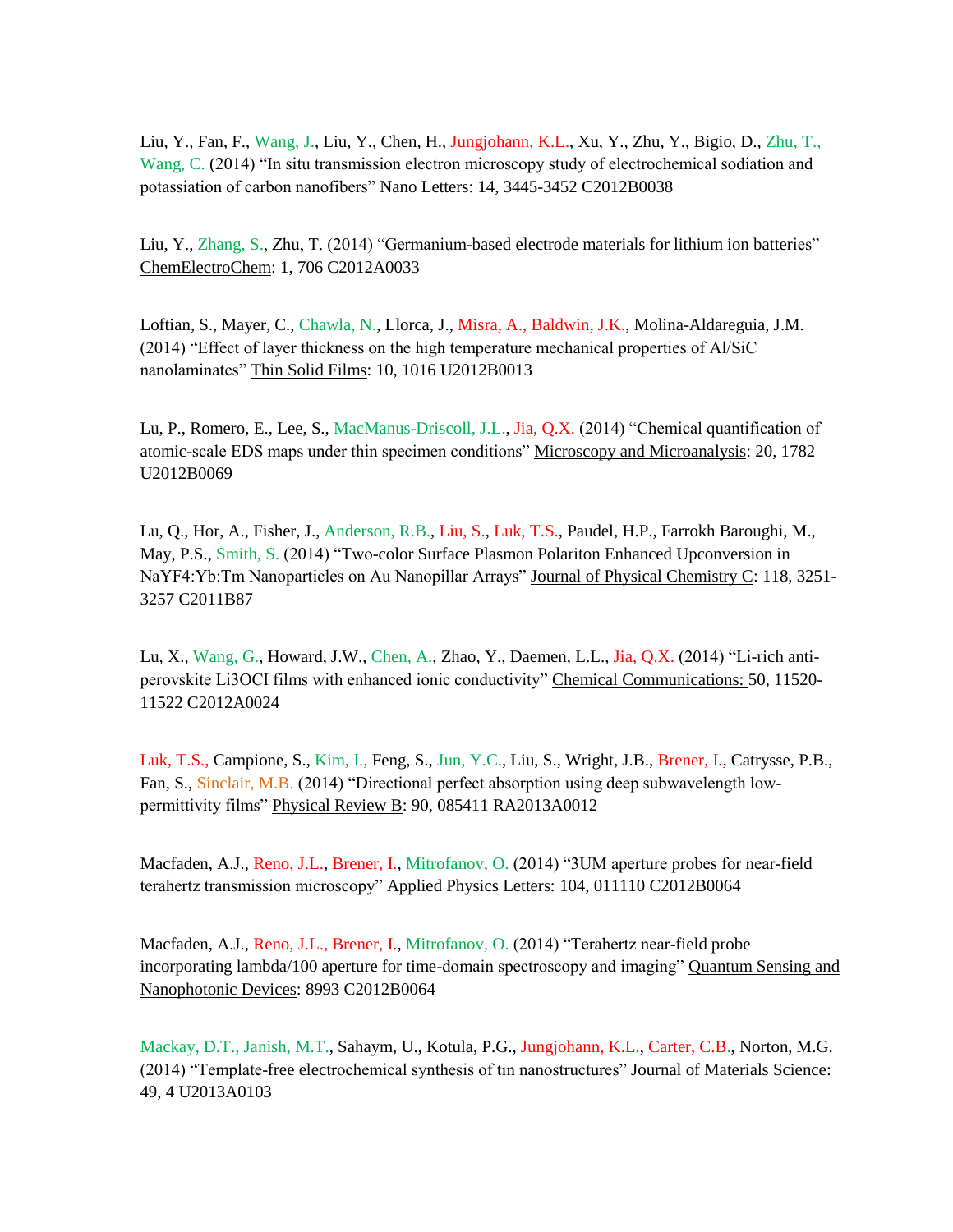Makarov, N.S., Lau, P.C., Olson, C., Velizhanin, K.A., Solntsev, K.M., Kieu, K., Kilina, S., Tretiak, S., Norwood, R.A., Peyghambarian, N., Perry, J.W. (2014) "Two-photon absorption in CdSe colloidal quantum dots compared to organic molecules" ACS Nano: 8, 12 C2012A0125

Mangum, B.D., Sampat, S., Ghosh, Y., Hollingsworth, J.A., Htoon, H., Malko, A.V. (2014) "Influence of the core size on biexciton quantum yield of giant Cdse/Cds Nanocrystals" Nanoscale: 6, 3712-3720 U2013A0134

Martin, K., Erdman, M., Quintana, H., Shelnutt, J., Nogan, J., Swartzentruber, B., Martinez, J., Lavrova, O., Busani, T. (2014) "Bio-hybrid integrated system for wide-spectrum solar energy harvesting" Organic Photonic Materials and Devices: 89831 C2011A1013

Mitrofanov, O., Dominec, F., Kuzel, P., Reno, J.L., Brener, I., Chung, U.C., Elissalde, C., Maglione, M., Mounaix, P. (2014) "Near-field probing of Mie resonances in single TiO2 microspheres at terahertz frequencies" Optics Express: 22, 19 C2012B0064

Nelson, T., Fernandez-Alberti, S., Roitberg, A.E., Tretiak, S. (2014) "Nonadiabatic excited-state molecular dynamics: modeling photophysics in organic conjugated materials" Account of Chemical Research: 47, 1155-1164 C2012A0016

Nguyen, B.M., Taur, Y., Picraux, S.T., Dayeh, S.A. (2014) "Diameter-independent hole mobility in Ge/Si core/shell nanowire field effect transistors" Nano Letters: 14, 2, 585 RA2013A0023

Oldani, N., Tretiak, S., Bazan, G., Fernandez-Alberti, S. (2014) "Modeling of internal conversion in photoexcited conjugated molecular donors used in organic conjugated materials" Energy and Environmental Science: 7, 1175 C2012A0016

Ondarse-Alvarez, D., Oldani, N., Tretiak, S., Fernandez-Alberti, S. (2014) "Computational study of photoexcited dynamics in bichromophoric cross-shaped oligofuorene" Journal of Physical Chemistry A: 118, 10742 C2012A0016

Palapati, N.K.R., Muth, A., Zhu, Y., Wang, C., Subramanian, A. (2014) "Elastic modulus measurements on large diameter nanowires using a nano-assembled platform" ASME Journal of Nanotechnology in Engineering and Medicine: 5, 2 C2012B0030

Paul, J., Dey, P., Tokumoto, T., Reno, J.L., Hilton D.J., Karaiskaj, D. (2014) "Exploring twodimensional electron gases with two-dimensional fourier transform spectroscopy" Journal of Chemical Physics: 141, 13 U2013B0016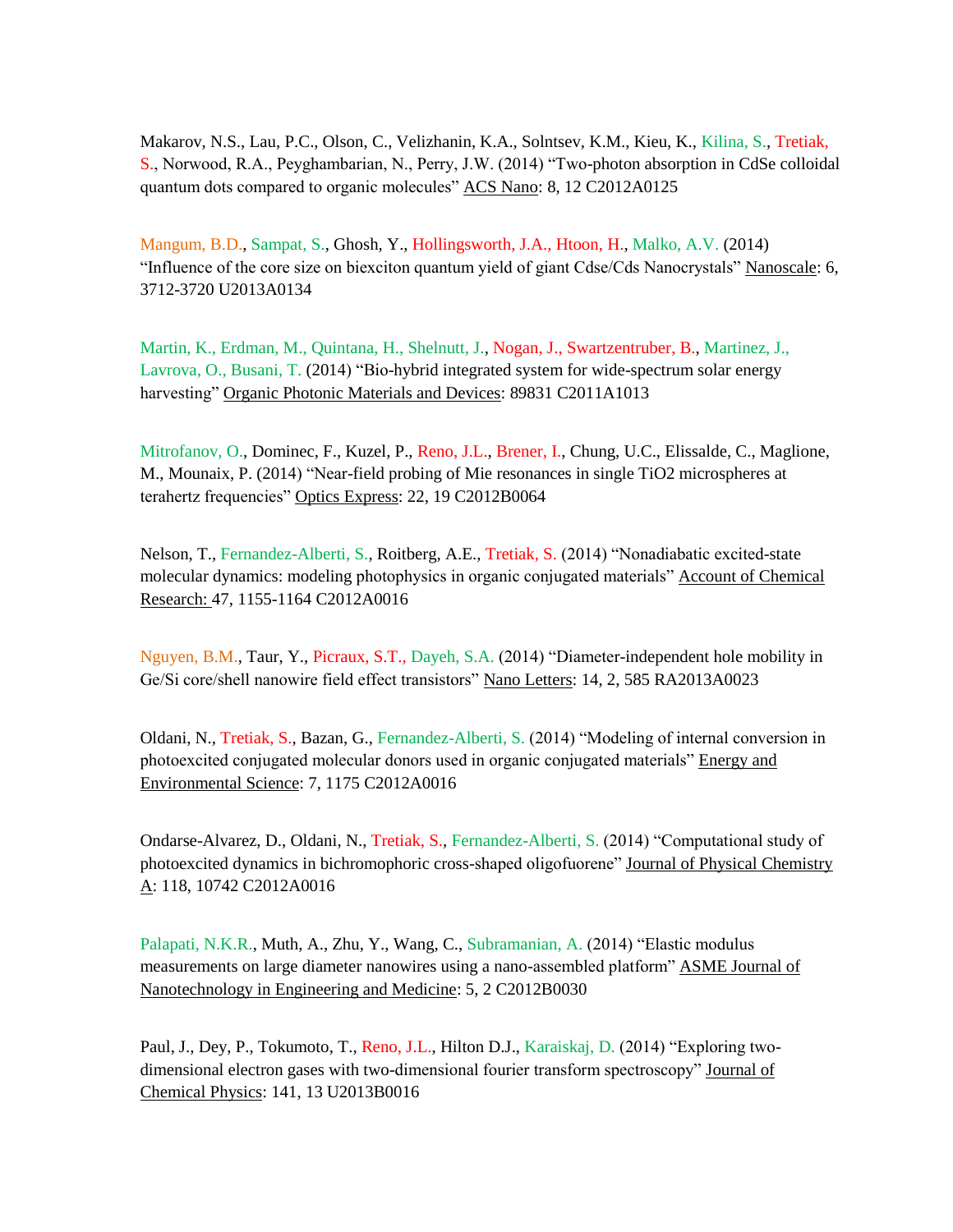Perillo, E.P., De Haro, L., Phipps, M.E., Martinez, J.S., Yeh, H.C., Dunn, A.K., Shepherd, D.P., Werner, J.H. (2014) "Enhanced 3D localization of individual RNA transcripts via astigmatic imaging" Proceedings of SPIE: 8950 U2010A916

Perng, Y., Cho, J., Sun, Y., Membreno, D., Cirigliano, N., Dunn, B., Chang, J.P. (2014) "Synthesis of ion conducting LixAlySizO thin films by atomic layer deposition" Journal of Materials Chemistry A: 2, 9566 U2013B0077

Peteanu, L.A., Hong, J., Jeon, S., Kim, J., Devi, D., Wildeman, J., Sfeir, M.Y., Werner, J.H., Shreve, A.P. (2014) " The optical properties of conjugated materials and their aggregates: Towards imaging of films and devices" SPIE Nanoscience and Engineering: 13, 91650 C2011A1006

Ribaudo, T., Taylor, A., Nguyen, B.M., Bethke, D., Shaner, E.A. (2014) "High efficiency reflective waveplates in the midwave infrared" Optics Express: 22, 3 C2013B0114

Sanders, C. E., Zhang, C., Kellogg, G.L., Shih, C. K. (2014) "Role of thermal processes in dewetting of epitaxial Ag(111) film on Si(111)" Surface Science: 630, 168-173

Scherbakov, M.R., Neshev, D.N., Hopkins, B., Shorokhov, A.S., Staude, I., Melik-Gaykazyan, E.V., Decker, M., Ezhov, A.A., Miroshnichenko, A.E., Brener, I., Fedyanin, A.A., Kivshar, Y.S. (2014) "Enhanced third-harmonic generation in silicon nanoparticles driven by magnetic response" Nano Letters: 14, 6488-6492 U2012A0053

Schoeppner, R.L., Abdolrahim, N., Salehinia, I., Zbib, H.M., Bahr, D.F. (2014) "Elevated temperature dependence of hardness in tri-metallic nano-scale metallic multilayer systems" Thin Solid Films: 10.1016 U2013A0056

Scott, B.L., Joyce, J.J., Durakiewicz, T.D., Martin, R.L., McCleskey, T.M., Bauer, E., Luo, H., Jia, Q.X. (2014) "High quality epitaxial thin films of actinide oxides, carbides, and nitrides: Advancing understanding of electronic structure of f-element materials" Elsevier: 266-267, 137-154 U2012B0011

Sharma, Y.D., Jun, Y.C., Kim, J.O., Brener, I., Krishna, S. (2014) "Polarization-dependent photocurrent enhancement in metamaterial-coupled quantum dots-in-a-well infrared detectors" Optics Communications: 312, 31-34 U2011B90

Shu, J., Gao, W., Reichel, K., Nickel, D., Dominguez, J., Brener, I., Mittleman, D.M., Xu, Q. (2014) "High-Q terahertz Fano resonance with extraordinary transmission in concentric ring apertures" Optics Express: 22, 4 C2012A0030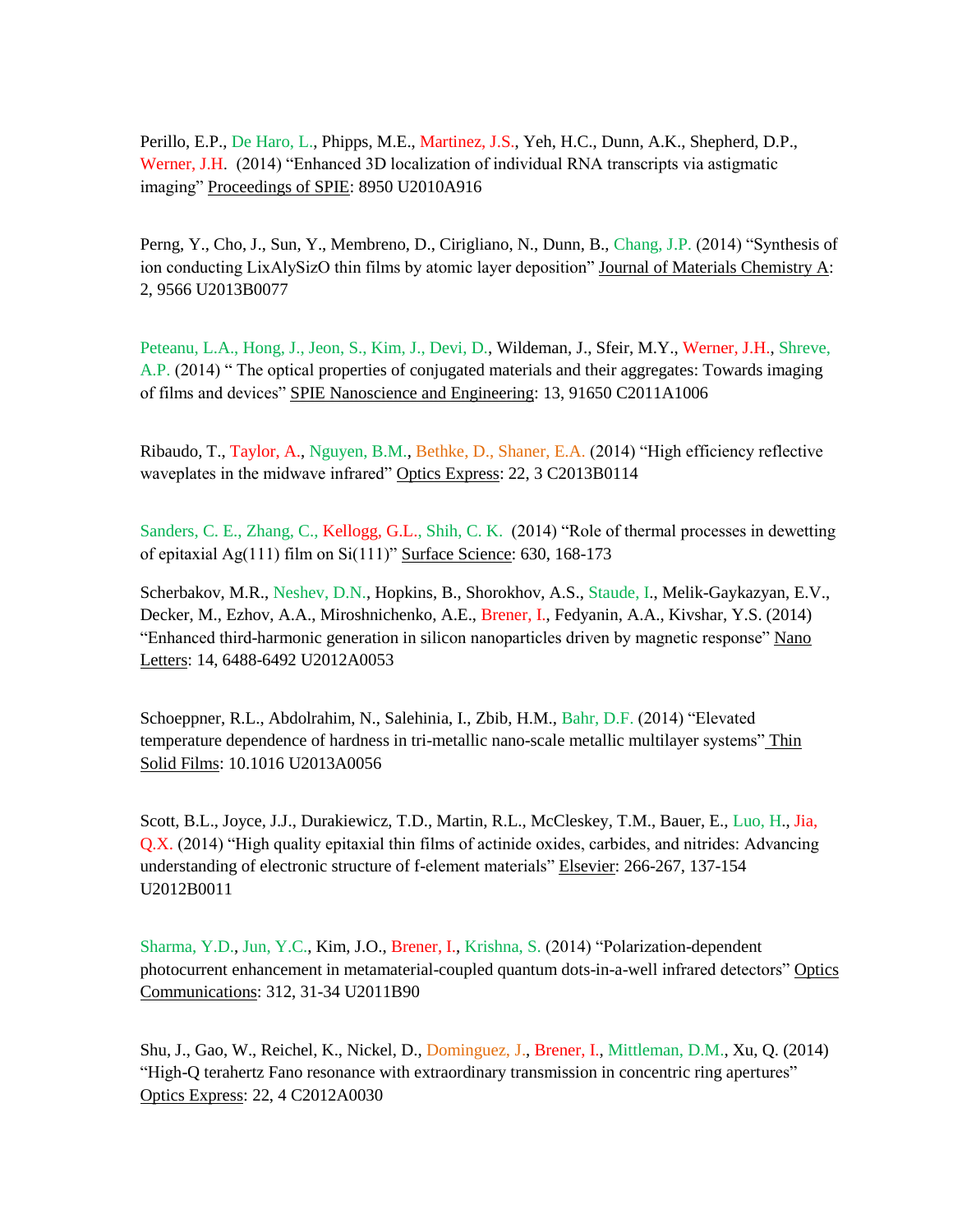Singh, S., Haraldsen, J.T., Xiong, J., Choi, E.M., Lu, P., Yi, D., Wen, X.D., Liu, J., Wang, H., Bi, Z., Yu, P., Fitzsimmons, M.R., MacManus-Driscoll, J.L., Ramesh, R., Balatsky, A.V., Zhu, J.X., Jia, Q.X. (2014) "Induced Magnetization in La .7 Sr.3MnO3/BiFeO3 Superlattices" Physical Review Letters: 113, 047204 U2013B0009

Soler, M.A., Nelson, T., Roitberg, A.E., Tretiak, S., Fernandez-Alberti, S. (2014) "Signature of nonadiabatic coupling in unique excited-state vibrational modes" Journal of Physical Chemistry A: 118, 10372 C2012A0016

Soni, S.K., Sheldon, B.W., Hearne, S.J (2014). "Origins of saccharin-induced stress reduction based on observed fracture behavior of electrodeposited Ni films" Journal of Materials Science 49 (3)1399-1407

Su, Q., Gong, W., Yoon, D., Jacob, C., Jia, Q.X., Manthiram, A., Jacobson, A.J., Wang, H. (2014) "Interlayer Effects on Oxygen Reduction Kinetics in Porous Electrodes of La.5Sr.5C0O3" Journal of the Electrochemical Society: 161, 398-404 C2013A0005

Subbaiyan, N.K., Cambre, S., Parra-Vasquez, N.G., Haroz, E.H., Doorn, S.K., Duque, J.G. (2014) "Role of surfactants and salt in aqueous two-phase separation of carbon nanotubes toward simple chirality isolation" ACS Nano: 8, 1619-1628 U2012B0014

Subramanian, A., Hudak, N.S., Huang, J.Y., Zhan, Y., Lou, J., Sullivan, J.P. (2014) "On-chip lithium cells for electrical and structural characterization of single nanowire electrodes" Nanotechnology: 25, 265402 C2012B0030

Sun, C., Bufford, D., Chen, Y., Kirk, M.A., Wang, Y.Q., Li, M., Wang, H., Maloy, S., Zhang, X. (2014) "In situ study of defect migration kinetics in nanoporous Ag with enhanced radiation tolerance" Nature Scientific Report: 4, 3737 C2012A0017

Tang, W., Nguyen, B.M., Chen, R., Dayeh, S.A. (2014) "Solid-state reaction of nickel silicide and germanide contacts to semiconductor nanochannels" Semiconductor Science and Technology: 29, 5

Telg, H., Haroz, E.H., Duque, J.G., Tu, X., Khripin, C.Y., Fagan, J., Zheng, M., Kono, J., Doorn, S.K. (2014) "Diameter dependence of TO phonon frequencies and the Kohn anomaly in armchair metallic single-wall carbon nanotubes" Physical Review B: 90, 245422 C2011B100

Thomas, J.C., Mirecki Millunchick, J., Van der Ven, A., Modine, N.A. (2014) "Phase stability analysis of the InAs/GaAs (001) Wetting Layer from first principles" Physical Review B: 89, 205306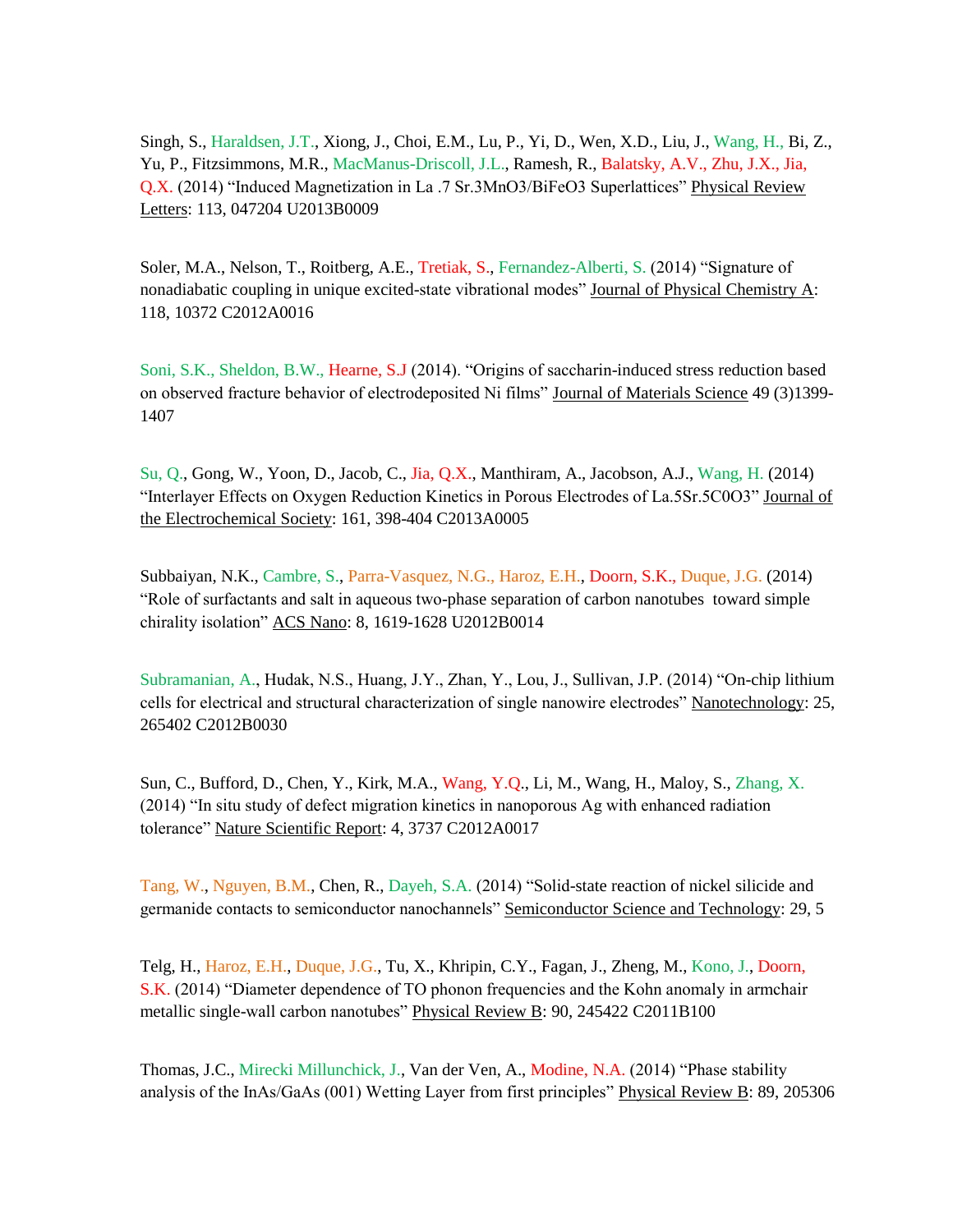Vanderhoef, L.R., Azad, A.K., Boomberger, C.C., Chowdhury, D.R., Chase, D.B., Taylor, A.J., Zide, J.M.O., Doty, M.F. (2014) "Charge carrier relaxation processes in TbAs nanoinclusions in GaAs measured by optical-pump THz-probe transient absorption spectroscopy" Physical Review B: 89, 045418 C2008A087

Vasilev, C., Johnson, M., Gonzales, E., Wang, L., Ruban, A., Montano, G.A., Cadby, A., Hunter, C.N. (2014) "Reversible switching between non-quenched and quenched states in nanoscale linear arrays of plant light harvesting antenna (LHCII) complexes" Langmuir: 30, 8481 U2011A1024

Vetterick, G., Baldwin, J.K., Misra, A., Taheri, M.L. (2014) "Texture evolution in nanocrystalline iron films deposited using biased magnetron sputtering" Journal of Applied Physics: 116, 233503

Wan, J., Bao, W., Liu, Y., Dai, J., Shen, F., Zhou, L., Cai, X., Urban, D., Li, Y., Jungjohann, K., Fuhrer, M.S., Hu, L. (2014) "Rapid first-cycle lithiation strategy for enhanced performance of Li-MoS2 batteries as identified by in situ studies" Advanced Energy Materials: 1401742 U2012A0007

Wang, J., Fan, F., Liu, Y., Jungjohann, K.L., Lee, S.W., Mao, S.X., Liu, X., Zhu, T. (2014) "Structural evolution and pulverization of tin nanoparticles during lithiation-delithiation cycling" Journal of Electrochemical Society: 161, 11 U2012B0018

White, A.J., Tretiak, S., Galperin, M. (2014) "Raman Scattering in Molecular Junctions: A Pseudoparticle Formulation" Nano Letters: 14, 699-703

Whitcomb, K.J., Geisenhoff, J.Q., Ryan, D.P., Gelfand, M.P., Van Orden, A.K. (2014) " Photon antibunching in small clusters of CdSe/ZnS core/shell quantum dots" Journal of Physical Chemistry B: 10.1021 C2012B0078

Wood, R.M., Saha, D., McCarthy, L.A., Tokarski, J.T., Sanders, G.D., Kuhns, P.L., McGill, S.A., Reyes, A.P., Reno, J.L., Stanton, C.J., Bowers, C.R. (2014) "Effects of strain and quantum confinement in optically pumped nuclear magnetic resonance in GaAs: Interpretation guided by spindependent band structure calculations" Physical Review B: 90, 15 U2013B0045

Wright, J.B., Campione, S., Liu, S., Martinez, J.A., Xu, H., Luk, T.S., Li, Q., Wang, G.T., Swartzentruber, B.S., Lester, L.F., Brener, I. (2014) "Distributed feedback gallium nitride nanowire lasers" Applied Physics Letters: 104, 041107 U2012A0040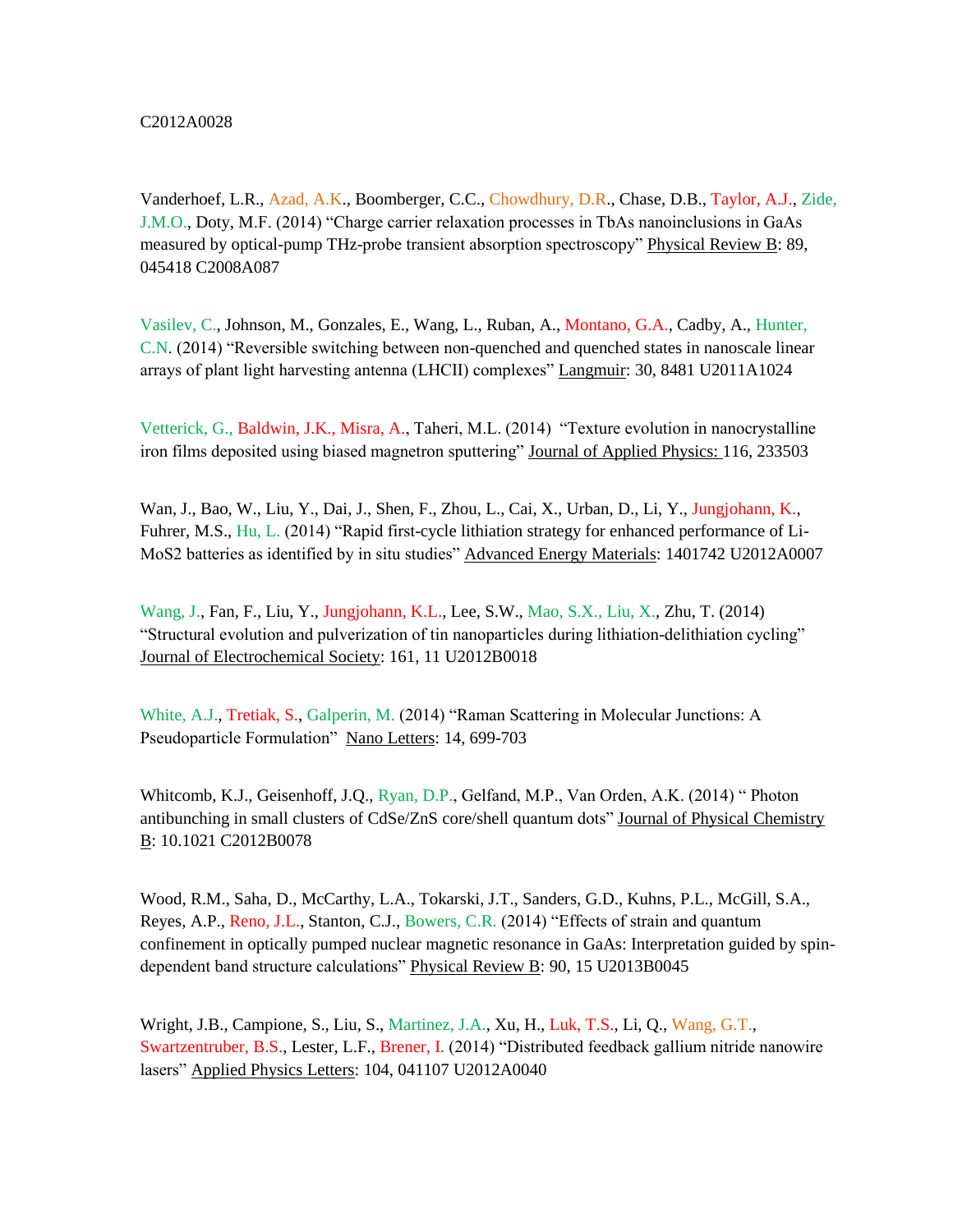Wu, C., Arju, N., Kelp, G., Fan, J.A., Dominguez, J., Gonzales, E., Tutuc, E., Brener, I., Shvets, G. (2014) "Spectrally selective chiral silicon metasurfaces based on infrared Fano resonances" Nature Communications: 5, 3892 C2012A0095

Wu, Y., Zhang, C., Zhao, Y., Kim, J., Zhang, M., Mohammadi, N., Liu, Z., Pribil, G., Alu, A., Shih, C., Li, X., (2014) "Intrinsic optical properties and enhanced plasmonic response of epitaxial silver" Advanced Materials: 26, 6106 U2013B0015

Xing, Z., Shen, S., Wang, M., Ren, F., Liu, Y., Zheng, X., Liu, Y., Xiao, X., Wu, W., Jiang, C. (2014) "Efficient enhancement of solar-water-splitting by modified 'Z-scheme' structural WO3-W-Si photoelectrodes" Applied Physics Letters: 105, 143902 C2013B0011

Yoo, J., Dayeh, S.A., Bartelt, N.C., Tang, W.Findikoglu, A.T., Picraux, S.T. (2014) "Size-dependent silicon epitaxy in mesoscale dimensions" Nano Letters: 14, 11

Zhao, R., Li, W., Lee, J.H., Choi, E.M., Liang, Y., Zhang, W., Tang, R., Wang, H., Jia, Q.X., MacManus-Driscoll, J.L., Yang, H. (2014) "Precise Tuning of (YBa 2 Cu 3 O 7- $\delta$ ) 1-x: (BaZrO 3) x Thin Film Nanocomposite Structures" Advanced Functional Materials: 24, 5240-5245 U2011B13

Zhang, B., Hendrickson, J., Esfahani, N. N., Chen, H.-T., Guo, J. (2014) "Metasurface optical antireflection coating" Applied Physics Letters: 105, 241113

Zhang, H., Ren, F., Hong, M., Xiao, X., Cai, G., Jiang, C. (2014) "Structure and growth mechanism of V/Ag multilayers with different period fabricated by magnetron sputtering deposition" Journal of Material Science & Technology: 30, 1012 C2013B0011

Zhang, H., Ren, F., Wang, Y., Hong, M., Xiao, X., Liu, D., Qin, W., Zheng, X., Liu, Y., Jiang, C. (2014) "Enhanced radiation tolerance of nanochannel V films through defects release" Nuclear Instruments and Methods in Physics Research B: 334, 1-7 U2011B13

Zhang, Q., Arikawa, T., Kato, E., Reno, J.L., Pan, W., Watson, J.D., Manfra, M.J., Zudov, M.A., Tokman, M., Erukhimova, M., Belyanin, A., Kono, J. (2014) "Superradiant decay of cyclotron resonance of two-dimensional electron gases" Physical Review Letters: 113, 4 C2010B1057

Zhang, W., Chen, A., Bi, Z., Jia, Q.X., MacManus-Driscoll, J.L., Wang, H. (2014) "Interfacial coupling in heteroepitaxial vertically aligned nanocomposite thin films: From lateral to vertical control" Elsevier: 18, 6-18 C2013A0005

Zhang, W., Jian, J., Chen, A., Jiao, L., Khathatay, F., Li, L., Chu, F., Jia, Q.X., MacManus-Driscoll,